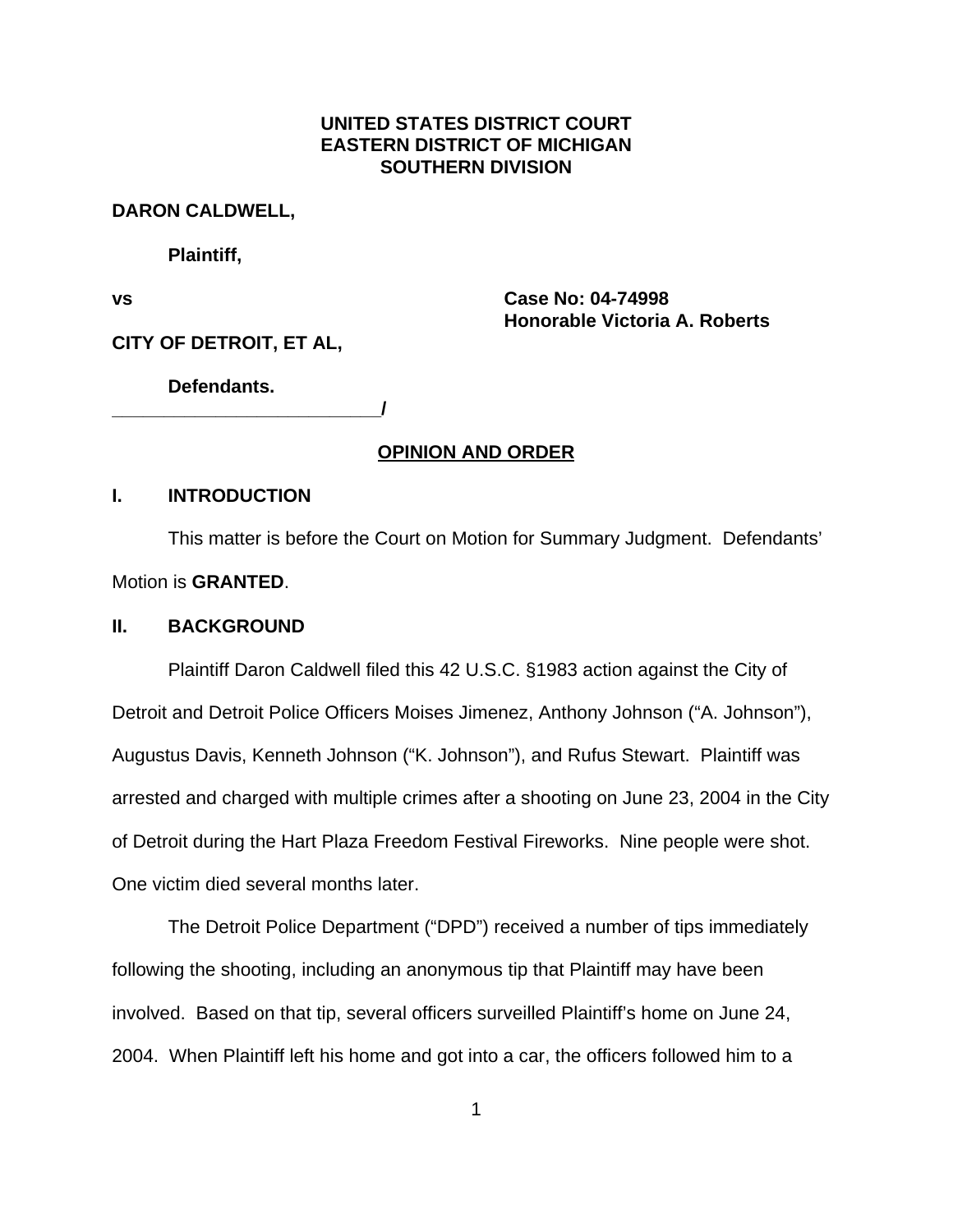barber shop. Officers stopped Plaintiff when he got out of his car and took him to the precinct.

The parties dispute whether Plaintiff voluntarily agreed to go with the officers for questioning or whether the officers arrested him and compelled him to go. Which officers participated in the arrest/ voluntary conveyance is in dispute as well.

Defendants present evidence that three witnesses (one of whom was a shooting victim) positively identified Plaintiff the same day he was picked up. Defendants' records show that two of the witnesses, Aaron Edmundson and Christopher Thackaberry, picked Plaintiff out of a photo "show-up" and identified him as the shooter. A third witness, Doria Jackson, identified Plaintiff in a line-up. Ms. Jackson was quoted as saying that she saw a gun laying on the ground near Plaintiff after he stood up and ran. She did not indicate that she saw him fire the gun.

That evening, with the three identifications and information from a number of other witnesses who gave varying accounts and descriptions of the perpetrator, Jimenez prepared an Investigator's Report/Warrant Request and presented it to the Wayne County Prosecutor's office. Jimenez's report purported to list the witnesses and a summary of their statements. He says he also made the DPD file containing the witness statements and other evidence gathered available to the prosecutor.

The same evening it received Jimenez's report, the Wayne County Prosecutor's Office requested a warrant. The DPD formally arrested Plaintiff and charged him with nine counts of assault with intent to commit murder, one count of felon-in-possession, and one count of felony firearm.

Two weeks later, Judge Miriam B. Martin-Clark of the Thirty-Sixth District Court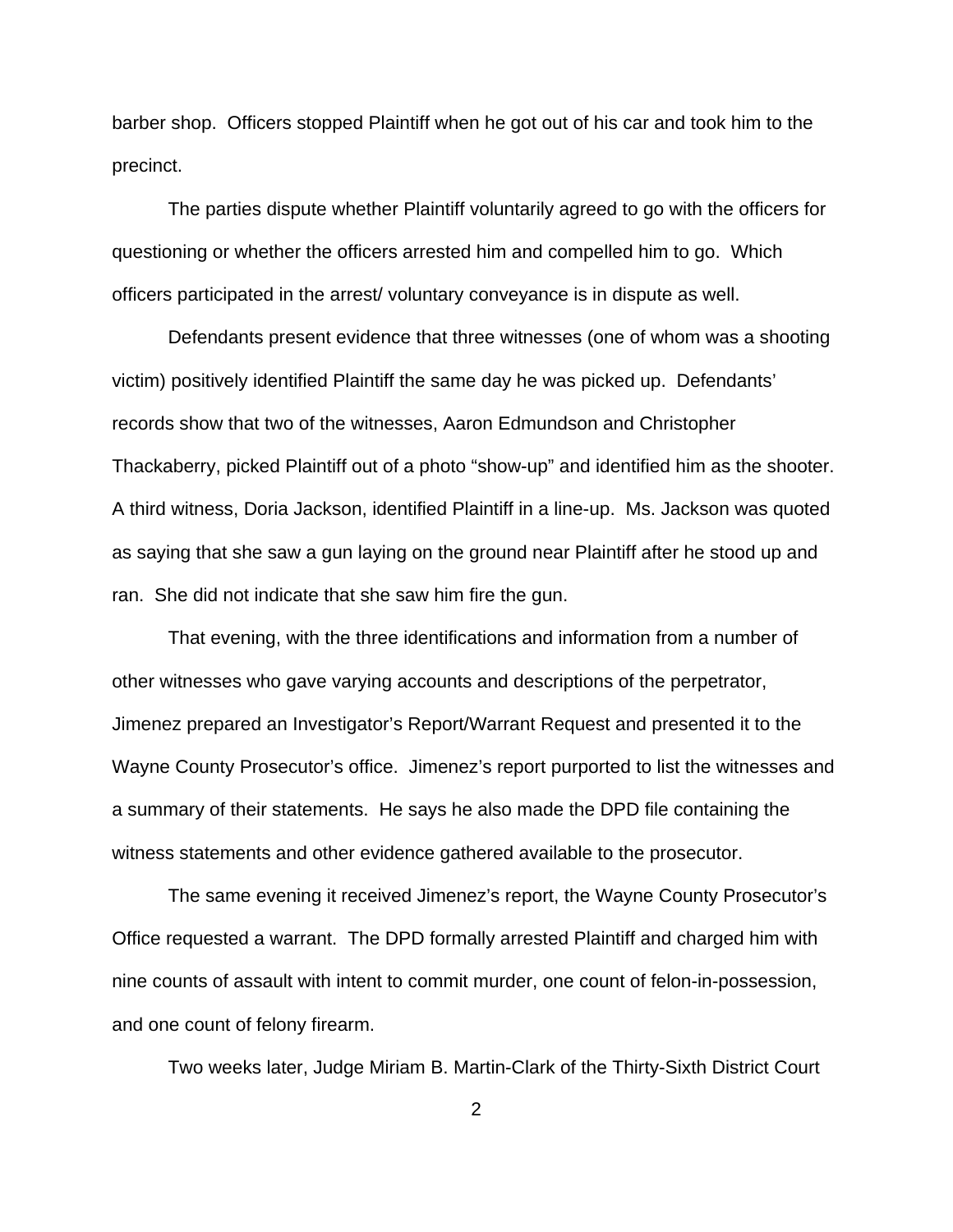conducted the Plaintiff's preliminary examination. After hearing the testimony of nine witnesses, including Mr. Thackaberry and Ms. Jackson, the court bound Plaintiff over for trial. Jackson's testimony was consistent with her statements at the line-up. Thackaberry, however, said that he was not 100% sure Plaintiff was the shooter. But, he said Plaintiff closely resembled the shooter.

Judge Martin-Clark noted that witnesses gave conflicting accounts and descriptions, some of the witnesses could not positively identify Plaintiff, and two affirmatively stated that he was not the shooter. Nevertheless, the Court found that the circumstantial evidence and Thackaberry and Jackson's testimony were sufficient to establish probable cause.

Defendants argue that the probable cause finding in the state court bars Plaintiff's §1983 action here, and that the Defendant officers are entitled to qualified immunity. Plaintiff says his claim is not barred because the warrant was issued based upon false representations by Jimenez concerning the evidence against him. Plaintiff contends that Jimenez: (1) falsely asserted that a number of witnesses positively identified him as the shooter and (2) omitted exculpatory evidence. Among other things, Plaintiff disputes whether Edmundson actually identified him as the shooter. Edmundson states in an affidavit that he did not pick Plaintiff out of the photo show-up, although one of the officers present attempted to influence him to select Plaintiff by placing his thumb next to Plaintiff's photograph. Edmundson says that he told the officers that the shooter was not in the photo array and offered to give information about the person he believed to be the real perpetrator. Per Edmundson, the officers were not interested in the description he offered. While Jimenez was one of the officers who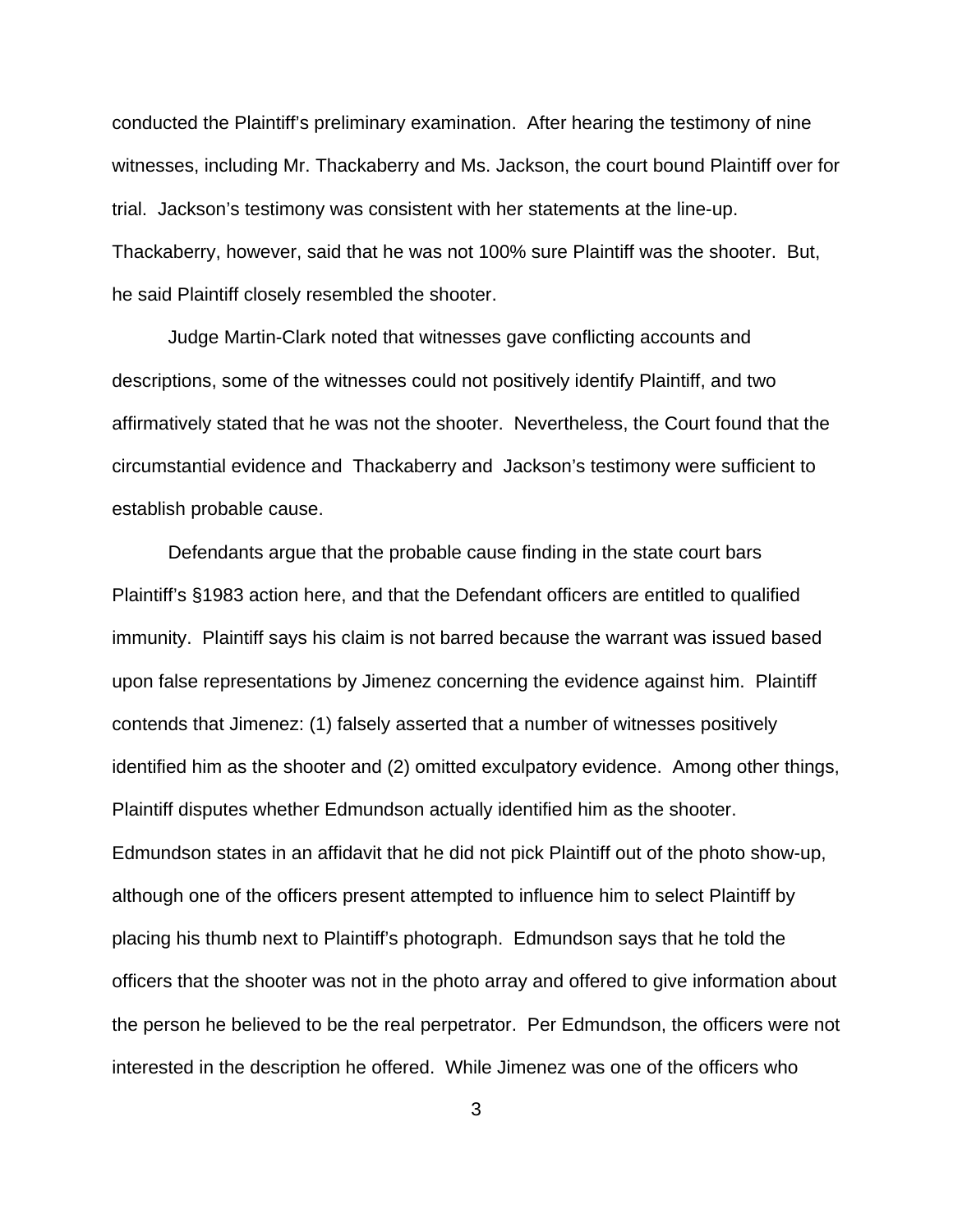conducted the photo show-up, Edmundson does not identify who allegedly attempted to influence his identification.

Plaintiff says that Thackaberry's identification was not reliable. According to the notes on the Showup & Photo Identification Record, Thackaberry identified Plaintiff as the shooter, but qualified it by stating that it was dark. And, Thackaberry gave a statement the day before which Plaintiff contends included an inconsistent description. Thackaberry said that the shooter was "dark skinned" and "skinny." Def. Exh. F. Plaintiff contends that neither characteristic accurately describes his appearance at the time.

About three months after the preliminary examination, the Wayne County Prosecutor moved to dismiss the charges against Plaintiff without prejudice because forensic evidence indicated that his DNA did not match the physical evidence at the scene of the shooting. Plaintiff was in custody for over 100 days.

Plaintiff maintains his innocence; he denies even being in Hart Plaza that night. To date, no one else has been charged with the shooting.

In his Amended Complaint, Plaintiff alleges: 1) Count I--false arrest and imprisonment (Officers A. Johnson, Davis, K. Johnson, and Stewart); 2) Count II--false arrest and imprisonment (Officer Jimenez); 3) Count III--malicious prosecution (Officers A. Johnson, Davis, K. Johnson, and Stewart); 4) Count IV--malicious prosecution (Officer Jimenez); 5) Count V--illegal seizure in violation of 42 U.S.C. §1983 and state law (Officers A. Johnson, Davis, K. Johnson, and Stewart); 6) Count VI--illegal seizure in violation of 42 U.S.C. §1983 and state law (Officer Jimenez); 7) Count VII--illegal seizure in violation of 42 U.S.C. §1983 and state law (City of Detroit).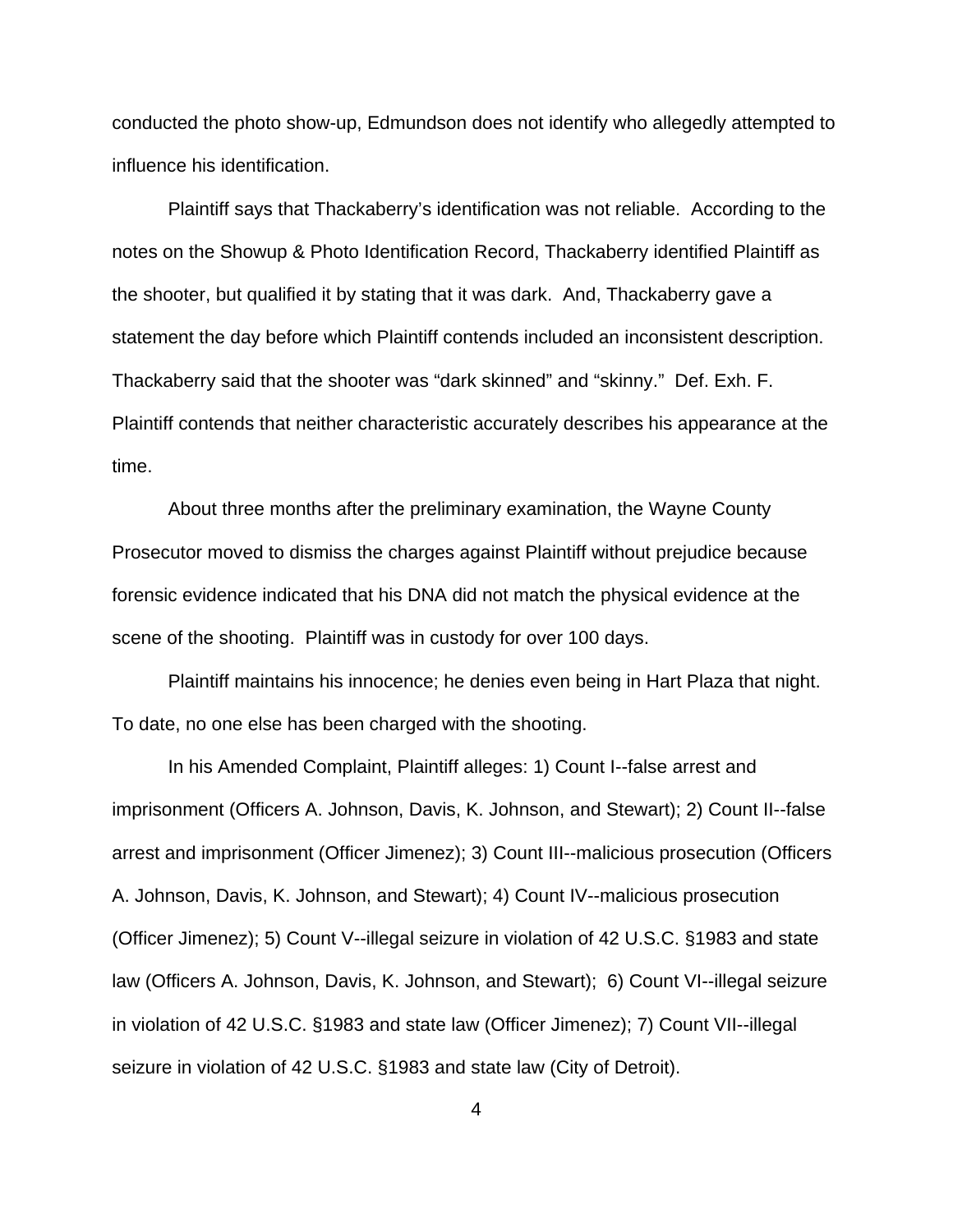Defendants City of Detroit, Jimenez, and A. Johnson request summary judgment on all counts. They point out, and Plaintiff admits, that the remaining Defendants were not served with the Amended Complaint.

#### **III. STANDARD OF REVIEW**

Under Fed. R. Civ. P 56(c), summary judgment may be granted "if the pleadings, depositions, answers to interrogatories, and admissions on file, together with the affidavits, if any, show that there is no genuine issue as to any material fact and that the moving party is entitled to judgment as a matter of law." *Copeland v. Machulis*, 57 F.3d 476, 478 (6<sup>th</sup> Cir. 1995). A fact is "material" and precludes a grant of summary judgment if "proof of that fact would have [the] effect of establishing or refuting one of the essential elements of the cause of action or defense asserted by the parties, and would necessarily affect application of appropriate principle[s] of law to the rights and obligations of the parties." *Kendall v. Hoover Co.*, 751 F.2d 171, 174 (6<sup>th</sup> Cir. 1984). The court must view the evidence in the light most favorable to the nonmoving party and it must also draw all reasonable inferences in the nonmoving party's favor. *Cox v. Kentucky Dept. of Transp.*, 53 F.3d 146, 150 (6<sup>th</sup> Cir. 1995).

The moving party bears the initial burden of showing that there is no genuine issue of material fact. *Snyder v. AG Trucking Co.*, 57 F.3d 484, 488 (6<sup>th</sup> Cir. 1995). To meet this burden, the movant may rely on any of the evidentiary sources listed in Rule 56(c). *Cox*, 53 F.3d at 149. Alternatively, the movant may meet this burden by pointing out to the court that the nonmoving party, having had sufficient opportunity for discovery, has no evidence to support an essential element of his or her case, and on which that party will bear the burden of proof at trial. *Tolton v. American Biodyne, Inc*.,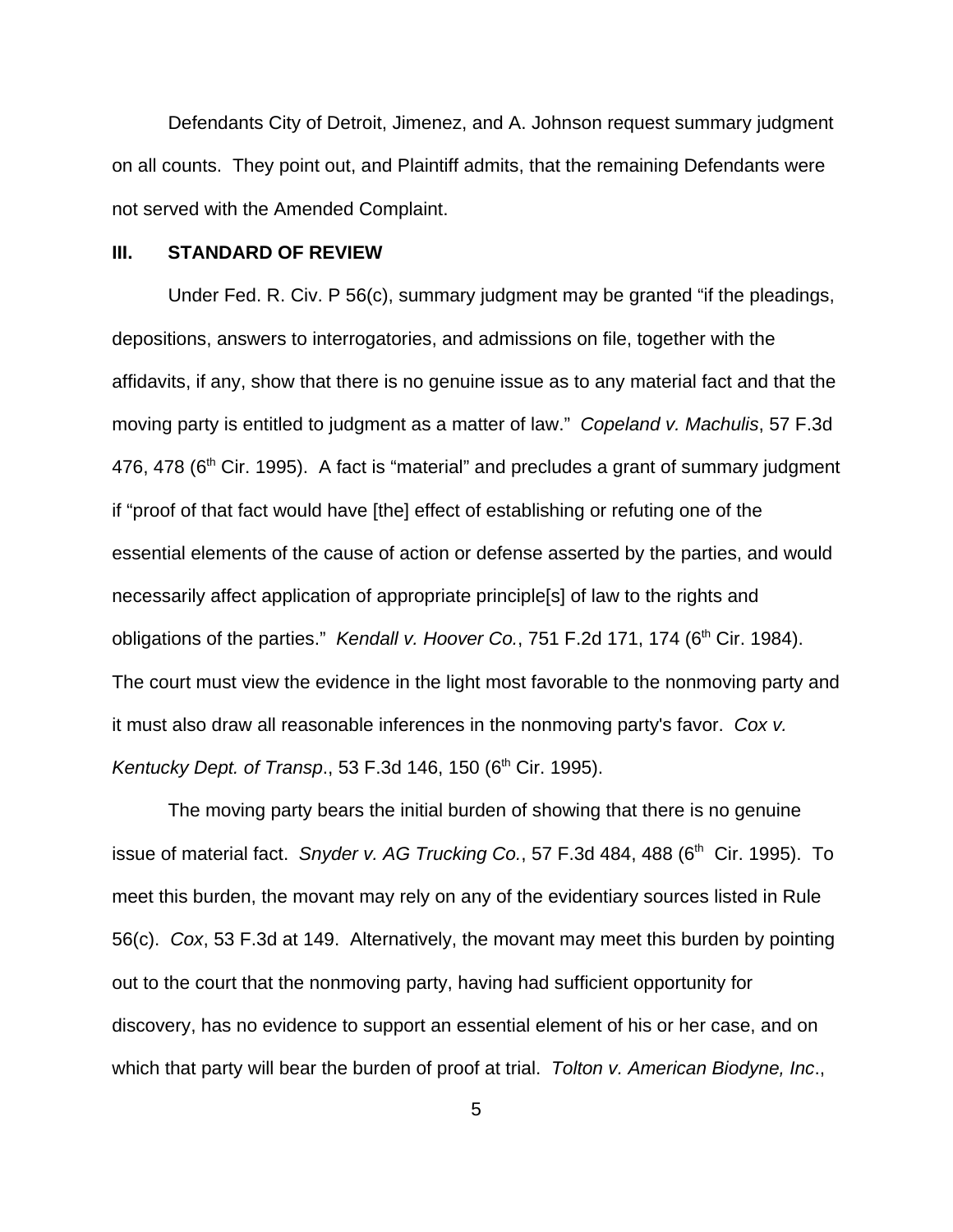48 F.3d 937 (6<sup>th</sup> Cir. 1995); *Street v. J.C. Bradford & Co.*, 886 F.2d 1472 (6<sup>th</sup> Cir. 1989). The moving party does not, however, have to support its motion for summary judgment with evidence negating its opponent's claims. *Celotex Corp. v. Catrett*, 477 U.S. 317, 323 (1985).

Once the moving party has met its burden, the burden shifts to the nonmoving party to produce evidence of a genuine issue of material fact. Rule 56(e); *Cox*, 53 F.3d at 150. The nonmoving party cannot rest on its pleadings, but must present significant probative evidence in support of its complaint. *Copeland*, 57 F.3d at 479. The mere existence of a scintilla of evidence to support the nonmoving party position will be insufficient; there must be evidence on which a jury could reasonably find for the nonmoving party. *Snyder*, 57 F.3d at 488; *Tolton*, 48 F.3d at 941.

### **IV. APPLICABLE LAW AND ANALYSIS**

#### **A. Parties**

 Plaintiff filed an Amended Complaint and Jury Demand on April 12, 2006. In his Amended Complaint, Plaintiff added three Detroit Police Officers who were not named in the original Complaint -- Augustus Davis, K. Johnson, and Rufus Stewart. However, Plaintiff failed to serve them. Consequently, they have not made an appearance and did not join in this Motion. Nonetheless, Plaintiff asks to proceed against these three because he believed that defense counsel for the original Defendants -- City of Detroit, Jimenez, and A. Johnson -- "tacitly" accepted service on behalf of the newly added officers. However, Plaintiff does not indicate the basis for his belief other than the fact that defense counsel represents the original Defendants.

Plaintiff's "belief" is not a substitute for proper service. Service of process or a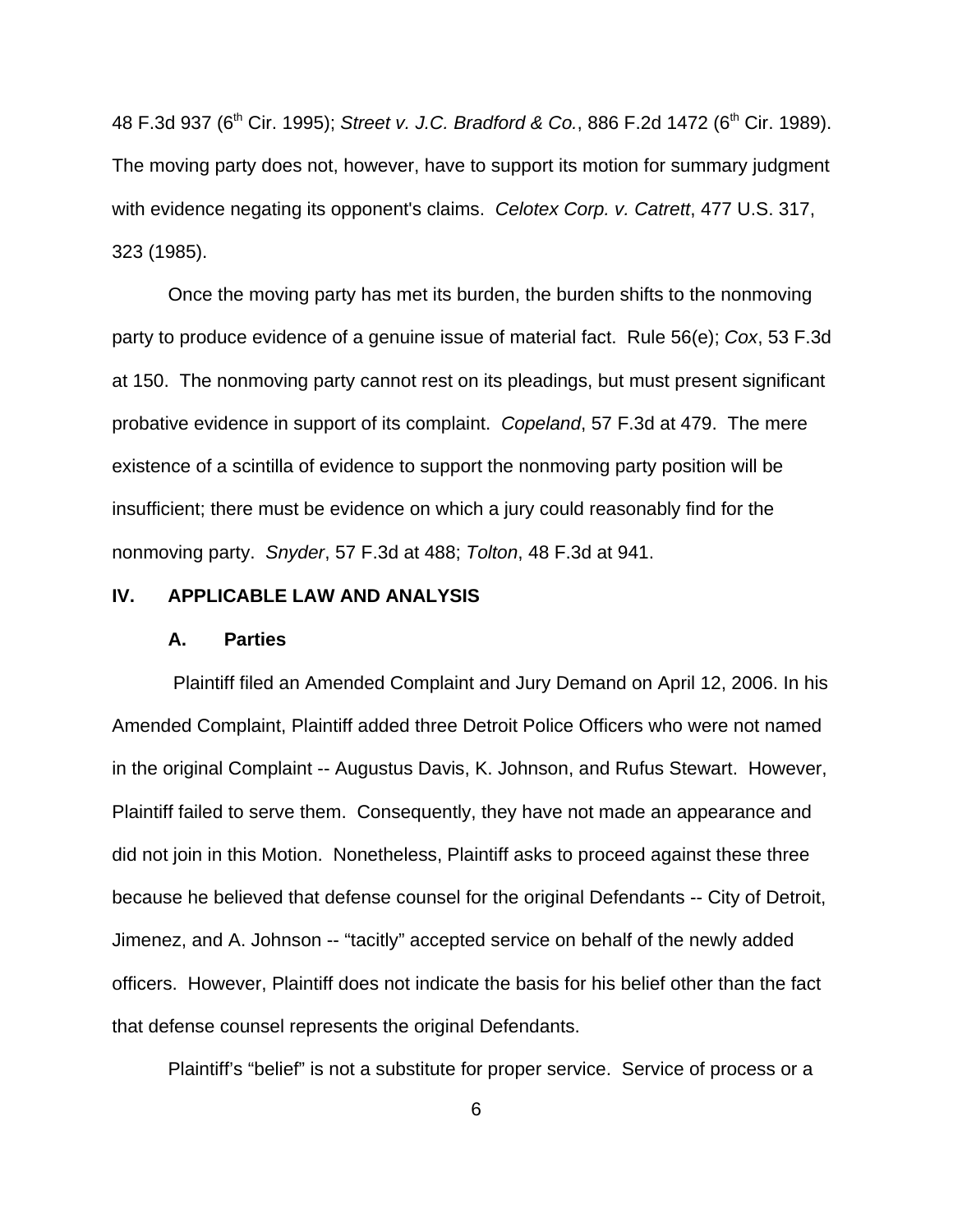waiver of service of process is required before the Court may exercise personal jurisdiction over a defendant. *Murphy Brothers, Inc. v Michetti Pipe Stringing, Inc.,* 526 U.S. 344, 350 (1999). Under FRCP 4(e), Plaintiff was required to serve Davis, K. Johnson, and Stewart in accordance with Michigan law, or by: 1) delivering a copy of the summons and complaint to them personally; 2) leaving copies at their homes or "usual place of abode;" or 3) delivering a copy to an agent authorized by appointment or law to receive service of process. Michigan law allows a plaintiff to serve individuals personally or via registered or certified mail. M.C.R. §2.105(A).

Defense counsel denies that she was authorized to accept service on behalf of the added three officers, and Plaintiff has not established otherwise. The Court finds that it does not have personal jurisdiction over Defendants Davis, K. Johnson, or Stewart, and *sua sponte* dismisses Counts I, III and V against them. Inasmuch as the statute of limitations has passed on these claims asserted against them, the dismissal is with prejudice. *See Chippewa Trading Co. v Cox*, 365 F.3d 538, 543 (6<sup>th</sup> Cir. 2004) (Applying Michigan's personal injury statute of limitations in M.C.L. §600.5805(10), there is a three-year statute of limitations for §1983 claims); M.C.L. §600.5805(2) (two-year statute of limitations for false imprisonment); M.C.L. §600.5805(5) (two-year statute of limitations for malicious prosecution).

#### **B. Initial Detention**

Plaintiff alleges that he was wrongfully arrested at two junctures: 1) when he was initially detained at the barber shop and conveyed to the precinct, and 2) when he was formally arrested after a warrant issued. Three claims are based on his arrest at the barbershop -- state law claims of false arrest and imprisonment (Count I) and malicious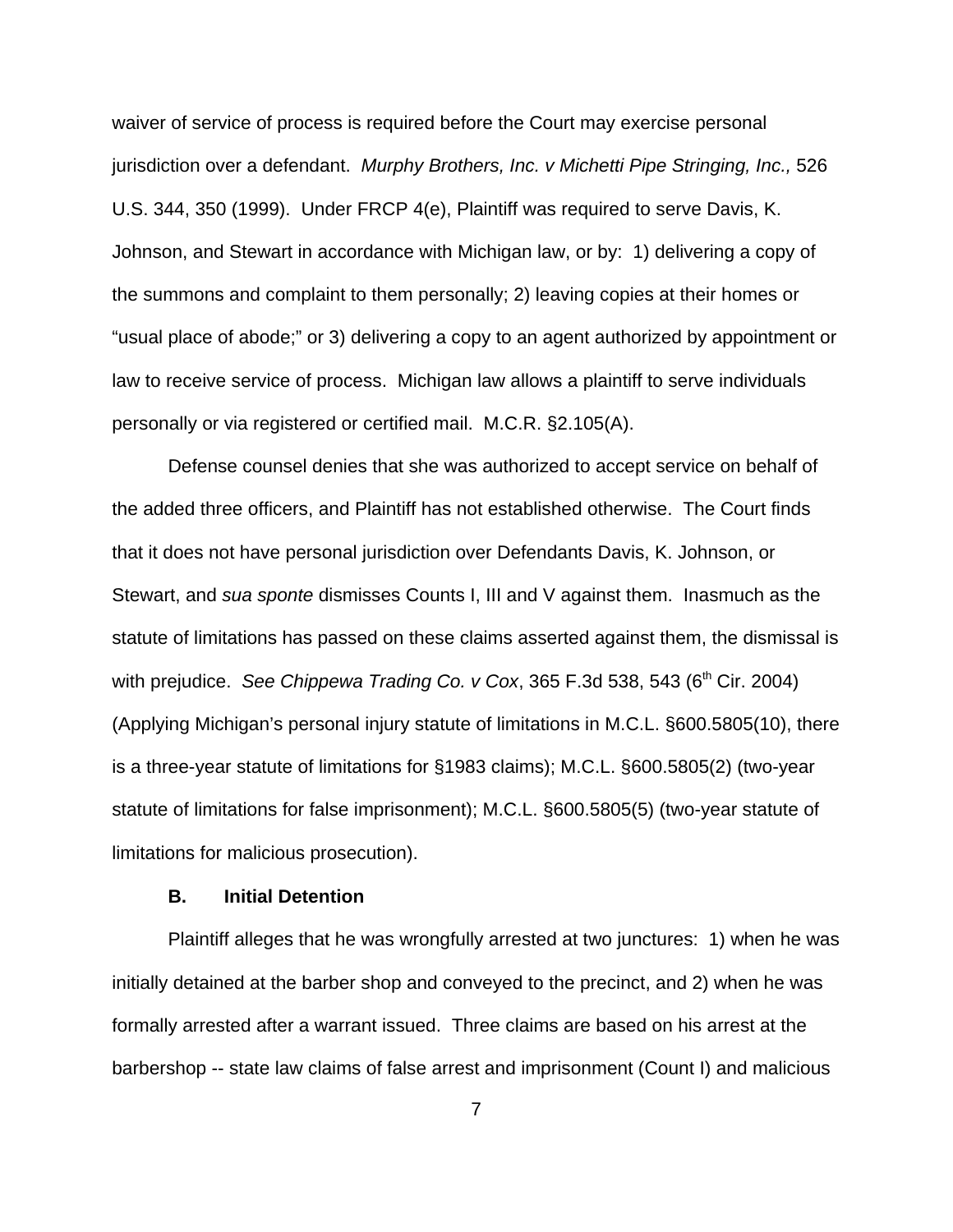prosecution (Count III), and a 42 U.S.C. §1983 claim of illegal seizure (Count V). Plaintiff alleges these claims against A. Johnson, and the unserved three officers. For reasons already stated, the Court analyzes these claims with respect to A. Johnson only.

A. Johnson seems to request that the claims against him be dismissed pursuant to FRCP 12(b)(6), rather than summary judgment. However, as explained more fully below, the Court must treat Defendant's motion as one for summary judgment because A. Johnson presents, and the Court relies upon, evidence outside the pleadings. *See* FRCP 12(b)(6) ("If, on a motion asserting the defense numbered (6) to dismiss for failure of the pleading to state a claim upon which relief can be granted, matters outside the pleading are presented to and not excluded by the court, the motion shall be treated as one for summary judgment and disposed of as provided in Rule 56.").

The Court grants A. Johnson's motion on all claims. There is no evidence to support one important premise – that A. Johnson participated in the conveyance of Plaintiff from the barbershop to the precinct. Plaintiff alleges he was arrested at the barbershop without probable cause and that A. Johnson was one of several officers who placed him under arrest. However, A. Johnson states in an affidavit that he only participated in surveillance at Plaintiff's home. Def. Exh. D at ¶¶2, 4-7. A. Johnson says he had no contact with Plaintiff and he did not join other officers who followed Plaintiff to the barbershop.

Plaintiff contends that A. Johnson's claim is refuted by Davis' Preliminary Complaint Reports ("PCR") and Jimenez's report listing Davis and A. Johnson as the arresting officers. Close inspection, however, reveals that Davis' reports do not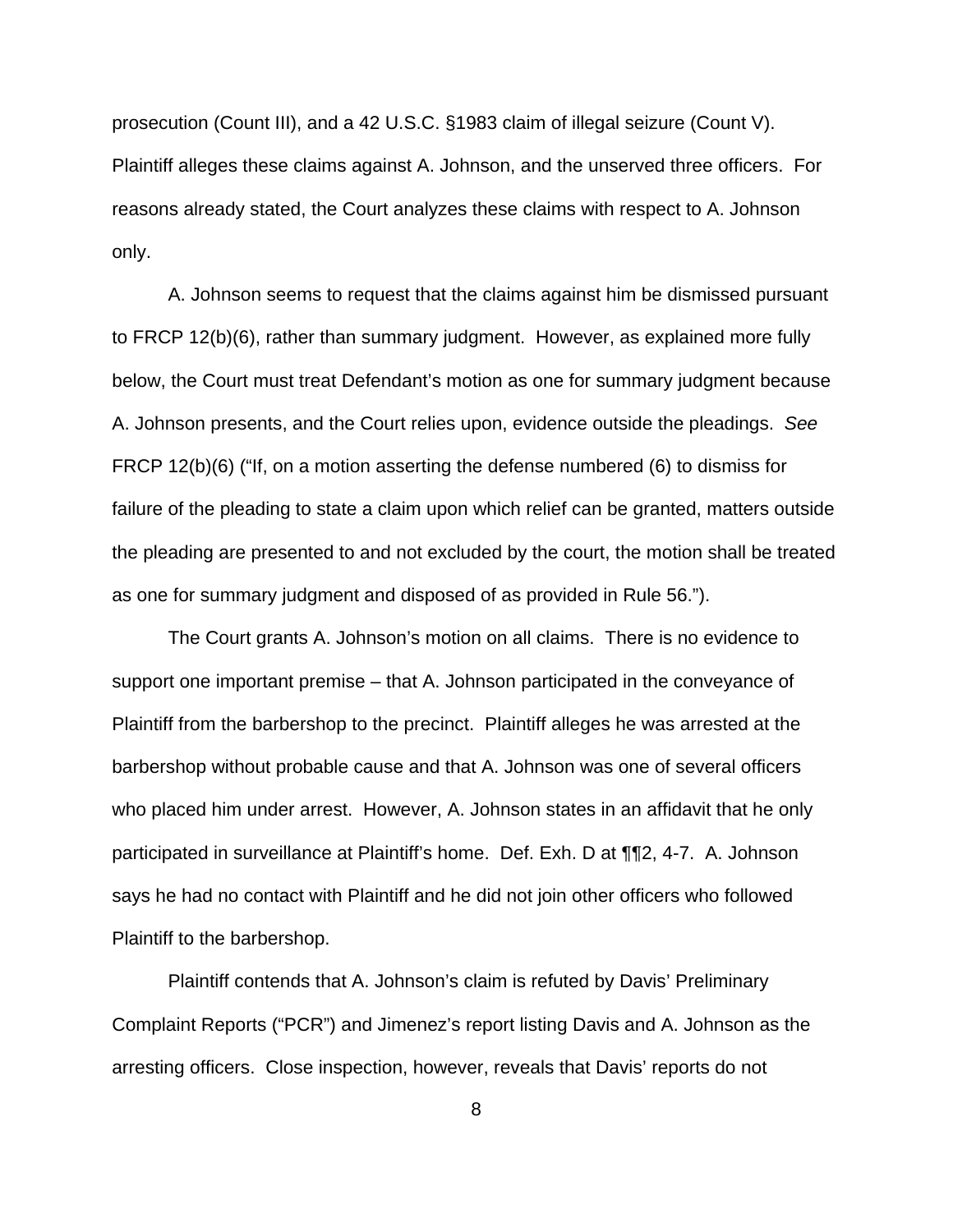contradict A. Johnson.

Davis prepared two PCRs which are virtually identical and purportedly describe his surveillance and stop of Plaintiff. The distinction between the two reports is that Davis characterizes the interaction with Plaintiff as an "arrest" in one report and a voluntary "conveyance" in the other. Pl. Exh. C. However, the substance of the two reports as they pertain to A. Johnson is the same. Davis describes his and A. Johnson's surveillance of Plaintiff's home. When he describes what occurred at the barbershop though, Davis only refers to his own observations and does not mention A. Johnson:

> Writer and Police Officer Anthony Johnson were assigned the task of a fixed surveillance on the location of 3830 Leslie. Writer and Officer Johnson observed the above listed vehicle pull up in the driveway of the target location and drop off a black female, [sic] Moments later the vehicle backed out of the driveway and drove westbound on Leslie to Holmur. Then northbound on Holmur to Waverly, then turned eastbound on Waverly to Dexter, then turn [sic] southbound on Dexter and parked on Dexter south of Tyler. Writer observed the above named subject exit the vehicle and walk northbound on Dexter. Writer parked his undercover vehicle south of the subject's vehicle and called for assistance via radio from District 2 dispatcher and V.C.T.F. crew. Writer along with responding scout cars from the 10<sup>th</sup> pct and V.C.T.F. members observed the above named subject standing in the doorway of a barbershop on Dexter near Tyler. Mr. Caldwell was investigated, arrested and conveyed [or was investigated and consented to being conveyed] to the Homicide Section (SAS) for processing.

Pl. Exh. C. Davis' PCRs are consistent with A. Johnson's claim that he did not

participate in Plaintiff's arrest/voluntary conveyance.

Plaintiff correctly points out that Jimenez referred to Davis and A. Johnson as the

arresting officers in his Investigator's Report/Warrant Request. However, Jimenez was

not present when Plaintiff was arrested/voluntarily conveyed and Plaintiff acknowledges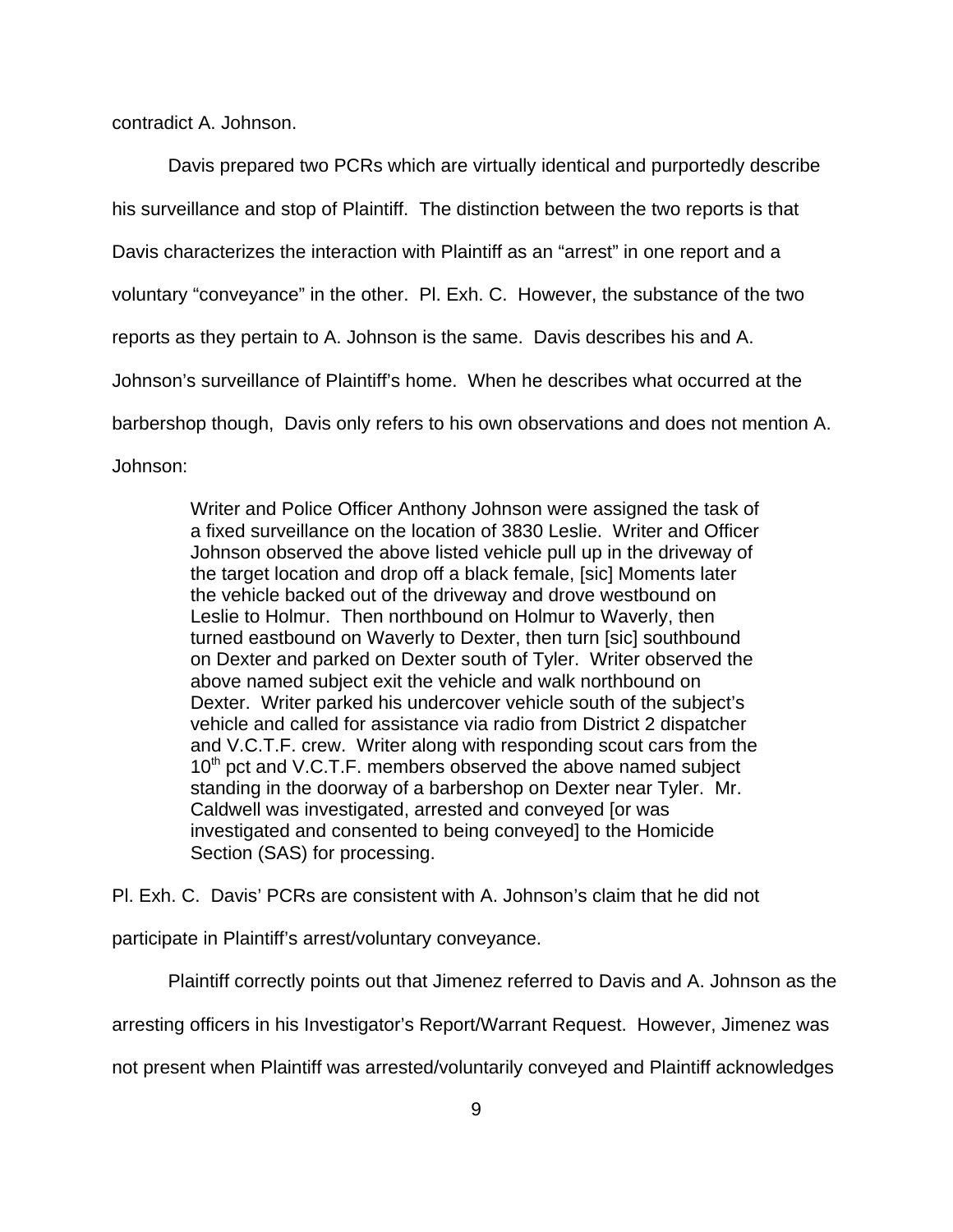that he (Jimenez) apparently relied upon Davis' report for his characterization of A. Johnson's participation:

- 38. Police Officer A. Davis, Badge #955, and
- 39. Police Officer A. Johnson, Badge #437, WTT, making the arrest of the defendant. *See Report.*

Def. Exh. G (emphasis added); Pl. br. at p. 5.

Therefore, Jimenez's report is insufficient to raise a question of fact concerning A. Johnson's involvement in Plaintiff's arrest/voluntary conveyance to the police precinct.

Because A. Johnson's affidavit denies involvement in Plaintiff's arrest/voluntary conveyance and is unrefuted, his motion to dismiss Counts I, III and V is granted.

#### **C. Arrest Following Issuance of Warrant**

Plaintiff's allegations in Count II (false arrest and imprisonment), IV (malicious prosecution), and VI (illegal seizure in violation of §1983) are directed solely at Jimenez and are based on events leading to his formal arrest. Plaintiff argues that Jimenez withheld evidence and made false representations in his Investigator's Report/Warrant Request which misled prosecutors, the magistrate who issued the arrest warrant, and Judge Martin-Clark. Jimenez asserts qualified immunity on Plaintiff's Fourth Amendment claim. He also argues that Plaintiff's claims fail on the merits because the state court already found that there was probable cause to support the charges against Plaintiff. Defendant says that ruling may not be relitigated here.

**i. Illegal Seizure in Violation of 42 U.S.C. §1983 (Count VI)**

42 U.S.C. § 1983 states in relevant part: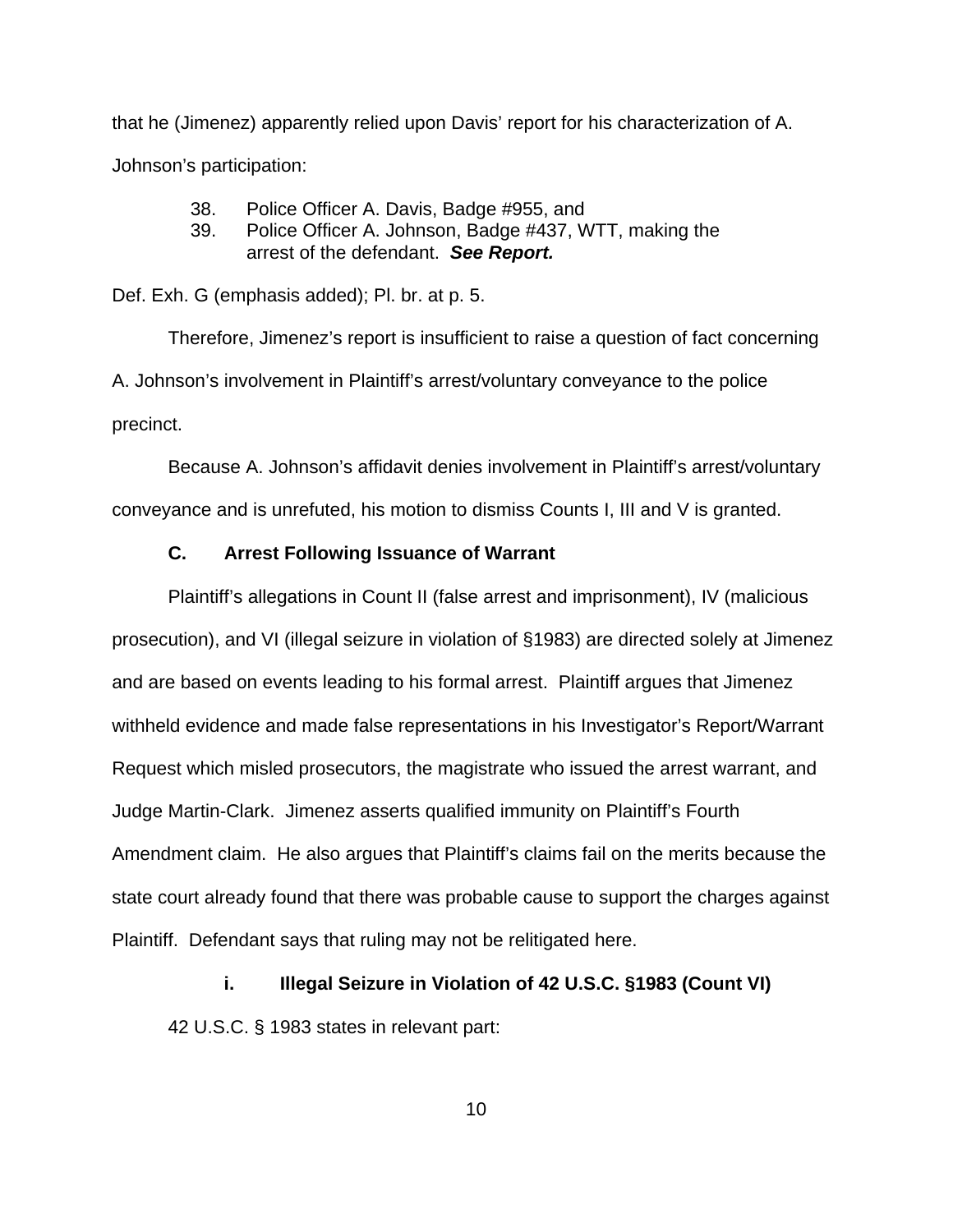Every person who, under color of any statute, ordinance, regulation, custom, or usage, of any State . . . subjects, or causes to be subjected, any citizen . . . the deprivation of any rights, privileges, or immunities secured by the Constitution and laws, shall be liable to the party injured in an action at law, suit in equity, or other proper proceeding for redress.

"To state a cause of action under §1983, a plaintiff must allege the deprivation of a right

secured by the United States Constitution or a federal statute by a person who was

acting under color of state law." *Spadafore v Gardner*, 330 F.3d 849, 852 (6<sup>th</sup> Cir.

2003). It is undisputed that Jimenez acted under color of state law. Plaintiff alleges he

was deprived of his Fourth Amendment right to be arrested only with probable cause.

Jimenez, however, denies any constitutional violation and asserts that he is entitled to

qualified immunity in any event.

When qualified immunity is raised, the better approach is to determine first

whether a constitutional violation is established:

A court required to rule upon the qualified immunity issue must consider, then, this threshold question: Taken in the light most favorable to the party asserting the injury, do the facts alleged show the officer's conduct violated a constitutional right? This must be the initial inquiry. \* \* \*

If no constitutional right would have been violated were the allegations established, there is no necessity for further inquiries concerning qualified immunity. On the other hand, if a violation could be made out on a favorable view of the parties' submissions, the next, sequential step is to ask whether the right was clearly established.

*Saucier v Katz*, 533 U.S. 194, 201 (2001)(internal citation omitted). The Court finds

probable cause supported the warrant application. Therefore, Plaintiff failed to establish

a Fourth Amendment violation.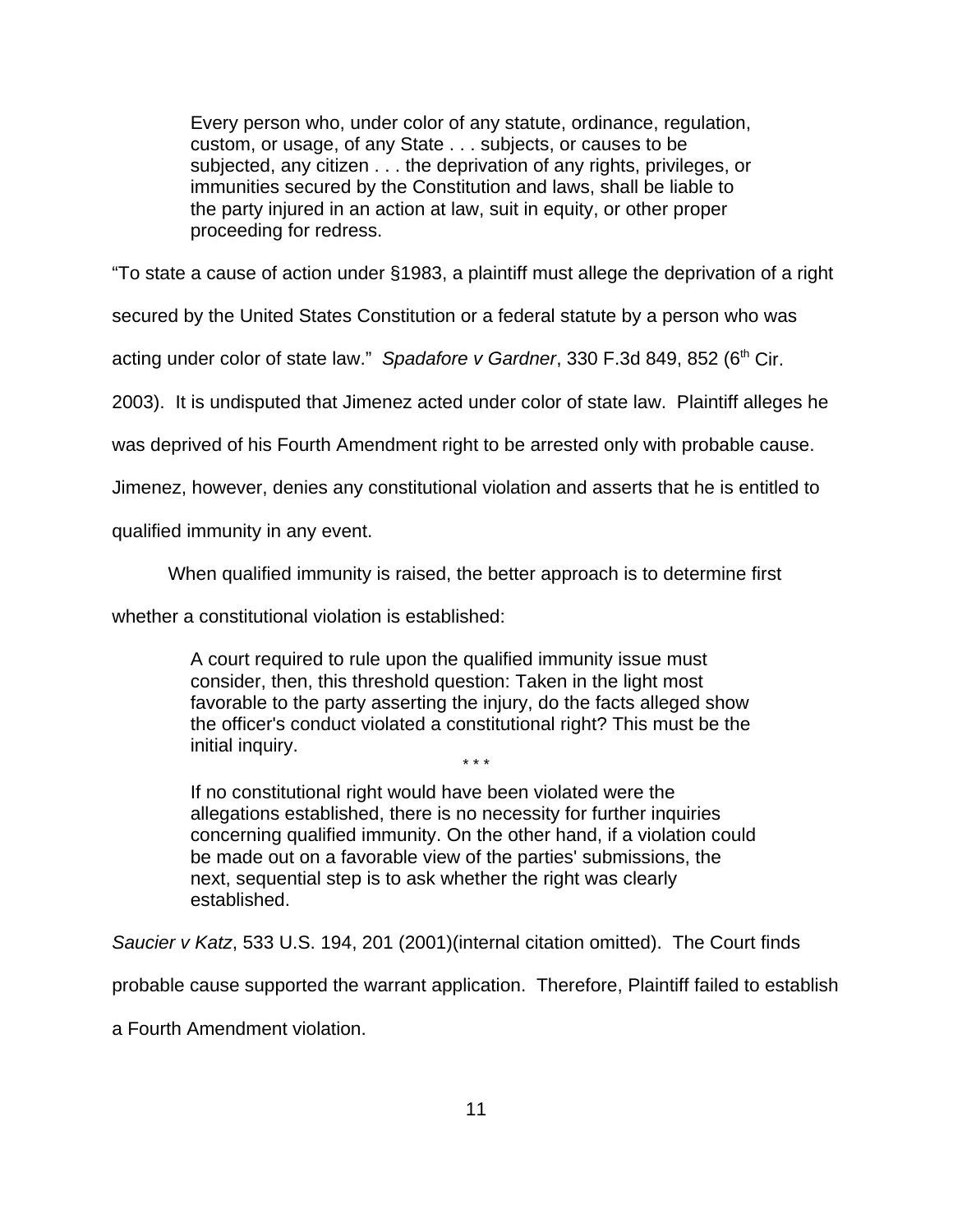"The Fourth Amendment requires that arrest warrants be issued only upon a showing of probable cause." *Vakilian v Shaw*, 335 F.3d 509, 517 (6th Cir. 2003). As Jimenez asserts, "[i]n a civil rights case, investigators are entitled to rely upon a judicially-secured arrest warrant as satisfactory evidence of probable cause." *Id*. However, Plaintiff is correct that "an officer [or investigator] cannot rely on a judicial determination of probable cause if that officer knowingly makes false statements and omissions to the judge such that but for these falsities the judge would not have issued the warrant." *Id*. But, Plaintiff must establish: "(1) a substantial showing that the defendant stated a deliberate falsehood or showed reckless disregard for the truth and (2) that the allegedly false or omitted information was material to the finding of probable cause." *Id. See also Wilson v Russo*, 212 F.3d 781, 786 (3rd Cir. 2000). Plaintiff's claim fails on the second prong.

### **a. Plaintiff Establishes the First Prong: Defendant Stated a Deliberate Falsehood or Showed Reckless Disregard for the Truth**

"An assertion is made with reckless disregard when 'viewing all the evidence, the affiant must have entertained serious doubts as to the truth of his statements or had obvious reasons to doubt the accuracy of the information he reported.'" *Wilson*, 212 F.3d at 788 (*quoting United States v Clapp*, 46 F.3d 795, 801 n.6 (8th Cir. 1995)). False assertions "can be made with reckless disregard for the truth even if they involve minor details--recklessness is measured not by the relevance of the information but the demonstration of willingness to affirmatively distort the truth." *Id*.

For the first prong, Plaintiff alleges that Jimenez's deliberate or reckless disregard for the truth is demonstrated by a number of misrepresentations and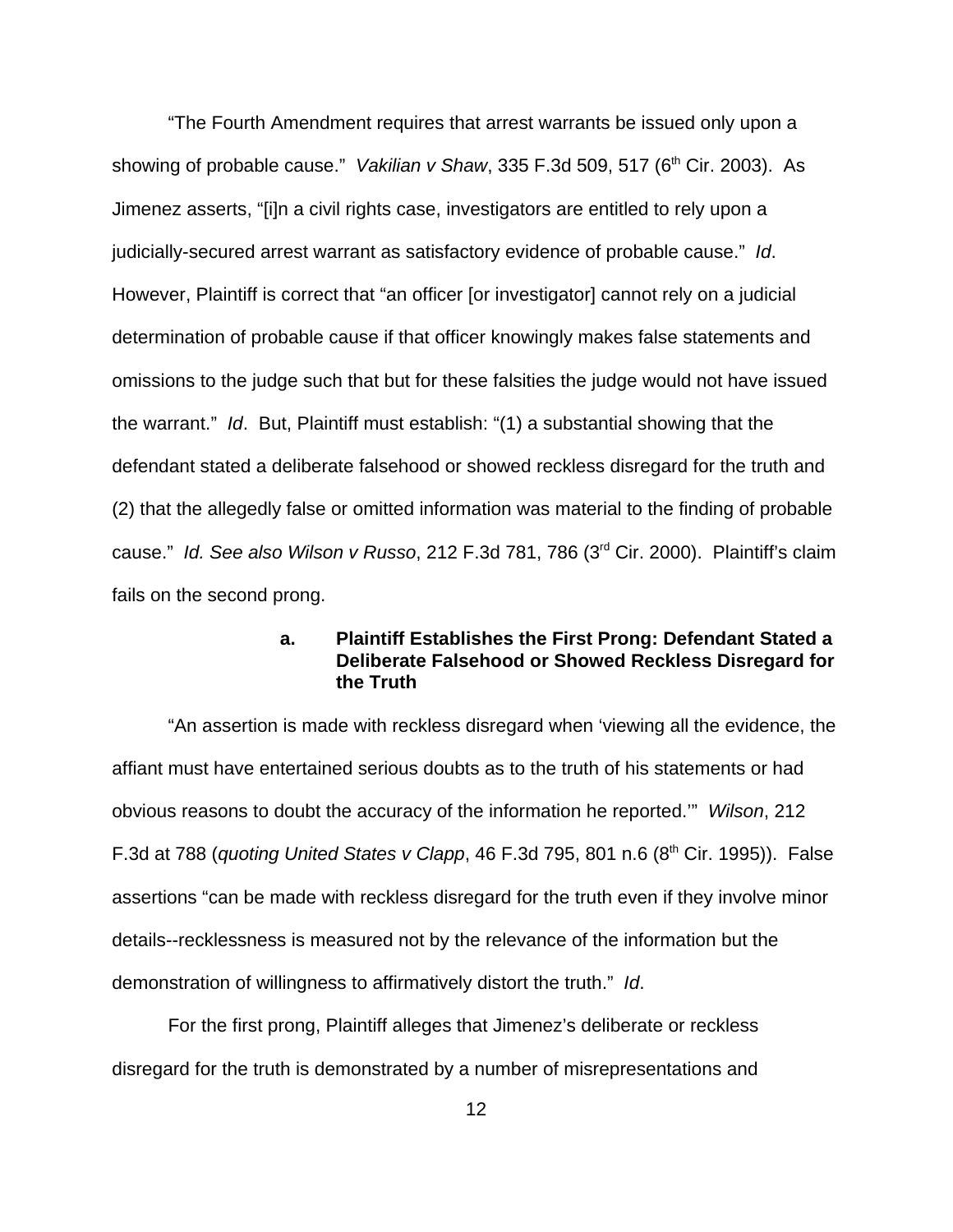omissions in his Investigator's Report/Warrant Request. Specifically, Plaintiff asserts that Jimenez 1) misrepresented the statements of five witnesses – Doria Jackson, Aaron Edmundson, Christopher Thackaberry, Brandon Patterson, and Selena Greeley, 2) omitted the fact that a number of witnesses and anonymous tipsters named other suspects or gave descriptions which were inconsistent with his physical characteristics, and 3) failed to disclose all known witnesses.

#### **1. Misrepresentations**

A reasonable juror could find that Jimenez misrepresented three of the five statements, and that he did so with reckless disregard for the truth. First, Jimenez incorrectly stated that Doria Jackson positively identified him as the shooter. Pl. Exh. D. In fact, Defendant indicates in the Showup & Photo Identification Record that Jackson only stated that she saw Plaintiff at the scene laying on the ground, and that she saw a gun on the ground when he got up and ran. Pl Exh. L.

Second, Jimenez stated in his report that Aaron Edmundson identified Plaintiff "via photo." Pl. Exh. D. In the Showup & Photo Identification Record, Jimenez also quoted Edmondson as saying Plaintiff "is the guy that was shooting." Pl. Exh. L. However, Edmondson denies Jimenez's claim. Pl. Exh. M. Edmondson says that he told Jimenez that none of the men in the photo array was the shooter. Edmondson's denial creates a question of fact regarding whether Jimenez falsely stated that Edmondson positively identified Plaintiff as the shooter.

Lastly, Jimenez stated in his report that Patterson described Plaintiff. In fact, Patterson only said that the shooting came about when one of his friends had an altercation with two black males, one of which was the shooter whom he described as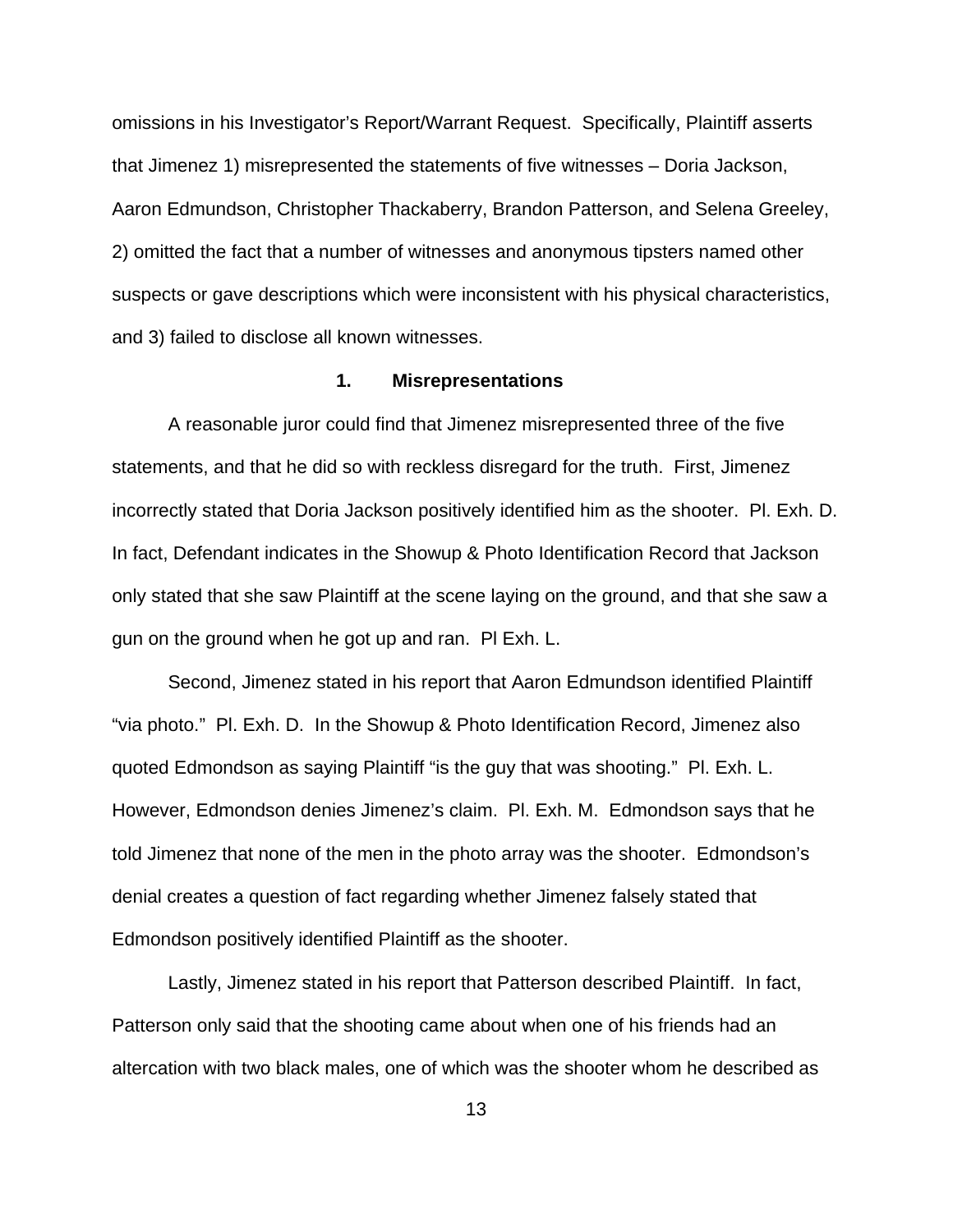"dark skinned" wearing a black shirt. Pl. Exh. J. Reasonable jurors could find that Jimenez should have had serious doubts about the accuracy of his assertion that Patterson described Plaintiff when he only gave the complexion of the shooter. The subjectivity of his and Jimenez's perception of (medium versus dark) complexion aside, Patterson did not offer sufficient details about the perpetrator's appearance to reasonably characterize his statement as a description.

However, Plaintiff failed to establish that Jimenez deliberately or recklessly misrepresented the statements of Thackaberry or Greeley. Plaintiff asserts that Jimenez's assertion that Thackaberry identified him as the shooter is false because Thackaberry testified at the preliminary exam hearing that he only told officers that: 1) Plaintiff was "someone [he] ha[d] seen that night," 2) "if any of those people [in the photo array] are [the shooter]" Plaintiff was the one, and 3) Plaintiff closely resembles the person that [he] believe[s] may have committed the crime." Pl. Exh. G at pp. 72-73. Plaintiff argues that the totality of Mr. Thackaberry's testimony shows that he did not identify Plaintiff as the shooter; he merely said that Plaintiff was a familiar face who resembled the shooter. Plaintiff's characterization of Mr. Thackaberry's testimony, however, is not entirely accurate.

On the night of the shooting, Thackaberry stated that he was in the immediate vicinity of the shooting and saw the perpetrator fire the weapon. Pl. Exh. J. He only described the shooter as a "black male, dark skinned, wearing a white t-shirt" who "looked like he was skinny." *Id*. At the show-up the next day, Thackaberry selected Plaintiff from the photo array and was quoted as saying "I would say it's [Plaintiff] but it was dark, but that would be him, he was backing away." Pl. Exh. L. At the preliminary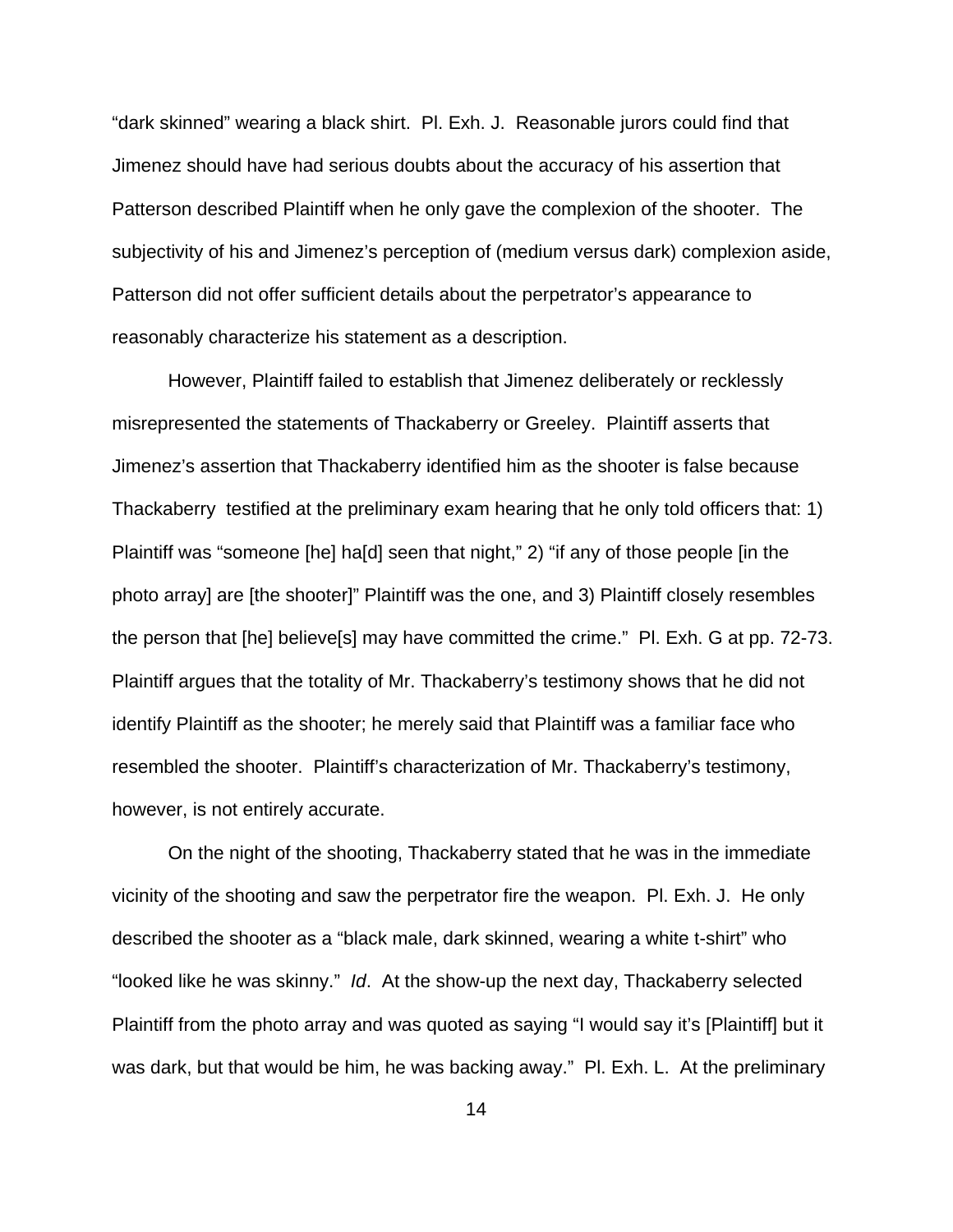examination, Thackaberry acknowledged his statement at the show up, but then said he could not be sure that Plaintiff was the shooter. Pl. Exh. G at pp. 71-72. When asked about what he told officers at the show up, however, Thackaberry did not deny that he positively identified Plaintiff as the shooter at that time:

- Q: [A]t that photo array were they asking you to identify the person that was the shooter?
- A: Yes.
- Q: [I]n response to them asking you to identify the person who was the shooter, did you in fact pick out [Plaintiff]?
- A: Yes.

\* \* \*

- Q: So, you identif[ied] [Plaintiff] as the shooter to the police. Is that correct?
- A: Yes, well, told them I seen that person.
- Q: Okay. But, at that point you knew they were asking you about the shooter.
- A: Well, I told them when they asked me, I said you know, I mean it was dark and I didn't get, you know, I was looking straight at him, but when I made the police report that night I couldn't really remember too much about him or anything that night. And, then when they showed the photos, [Plaintiff] was the one, I mean I had seen that person before.
- Q: Right. But, they asked you to identify the shooter, correct?
- A: Yes.
- Q: And, you did identify him as the shooter?
- A: Yes.

Pl. Exh. G at pp. 70-71.

On cross examination, Thackaberry said that he also told officers that Plaintiff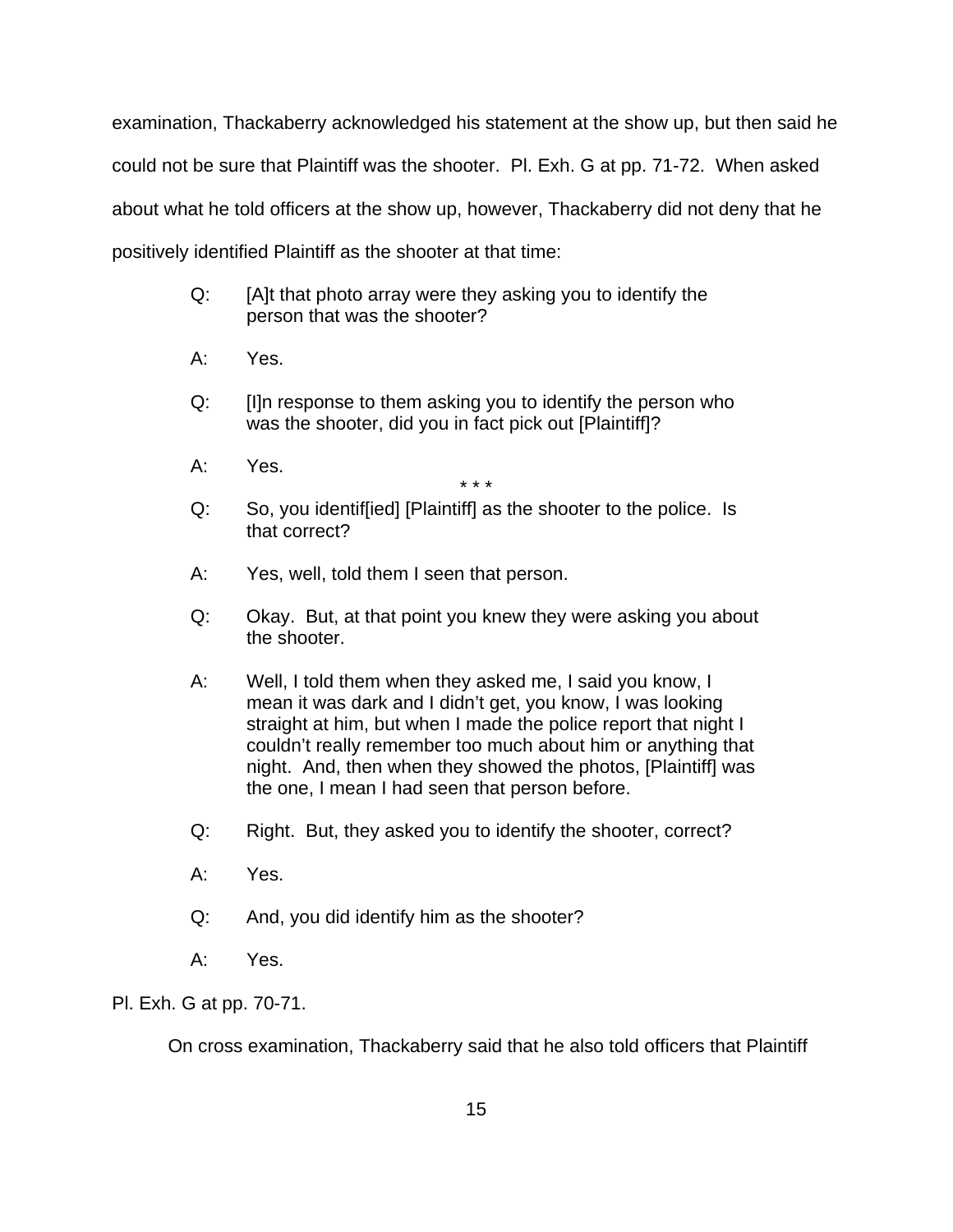was "someone [he] ha[d] seen that night," and that if any of the people in the photo array was the shooter, Plaintiff was the one. Contrary to Plaintiff's assertion, however, Thackaberry did not testify that he told the officers that Plaintiff "closely resembled" the shooter. He only agreed with that statement at the hearing. *Id* at p. 73.

To be sure, Thackaberry's identification was equivocal. However, it was not so equivocal that Jimenez's assertion in his report that Thackaberry identified Plaintiff as the shooter could reasonably be described as false. Thackaberry was in proximity to the shooter, and, although he qualified his identification by noting that it was dark, he stated twice that Plaintiff was the person he saw fire a weapon into the crowd. Thackaberry did not affirmatively state that he was unsure until he testified at the preliminary examination. For these reasons, the Court finds that Plaintiff has not shown that Jimenez deliberately or recklessly mischaracterized Thackaberry's statement.

Jimenez also did not misrepresent Selena Greeley's statement. Jimenez reported that Greeley observed an altercation and gave a description of the suspects involved. In her statement, Greeley said that she saw four to six black males arguing on two separate occasions. Pl. Exh. J. During the second argument she heard 20 gun shots, but did not see anyone with a gun. She described four of the men. Each description varied in one or more respects from Plaintiff's physical characteristics. Because he does not match any of the descriptions given by Greeley, Plaintiff says Jimenez's report was false. However, Jimenez did not represent that Greeley identified him as the shooter or otherwise; he stated that she described an altercation and the participants. This is an accurate summation of Greeley's statement.

In sum, Plaintiff presented sufficient evidence that Jimenez either deliberately or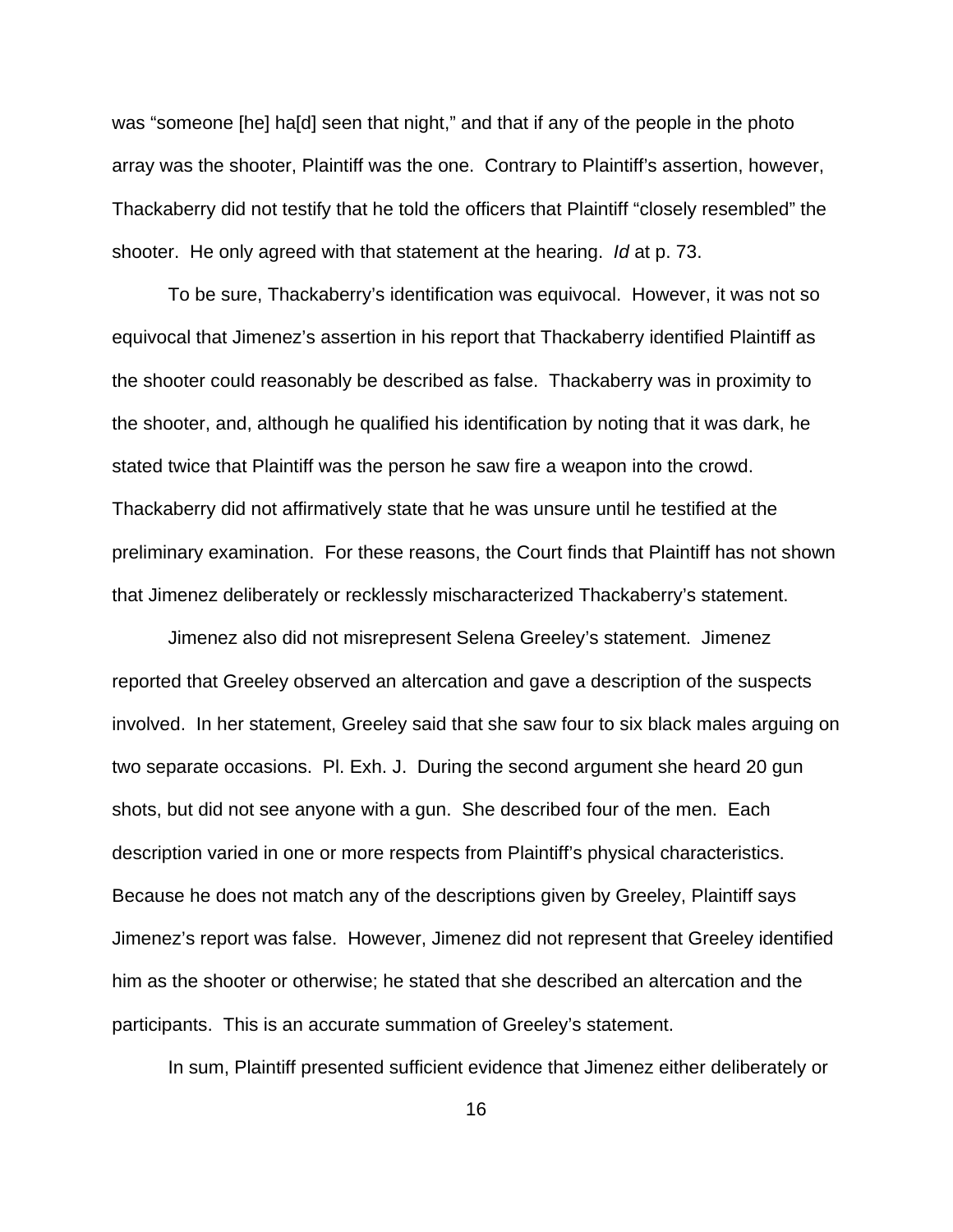with reckless disregard misrepresented the statements of Jackson, Edmondson, and Patterson. His evidence is insufficient as it pertains to Thackaberry and Greeley.

#### **2. Omissions**

"[O]missions are made with reckless disregard if an officer withholds a fact . . . [although] any reasonable person would have known that [it] was the kind of thing the judge would wish to know." *Wilson*, 212 F.3d at 788 (quotation marks and citations omitted). "[A]n officer cannot make unilateral decisions about the materiality of information, or, after satisfying him or herself that probable cause exists, merely inform the magistrate or judge of inculpatory evidence." *Id* at 787.

Plaintiff contends that Jimenez deliberately omitted exculpatory evidence because he: 1) failed to indicate in his report that a number of listed witnesses gave descriptions of the shooter which did not match his hairstyle, age or complexion, 2) failed to indicate that anonymous tipsters either gave conflicting physical descriptions or identified other suspects, and 3) did not list all of the witnesses (although Plaintiff does not identify who was omitted).

Based on the Court's review of the exhibits Plaintiff cites, Plaintiff only established that Jimenez failed to list William Edmondson, who was unable to identify anyone from the photo array. Pl. Exh. L. Jimenez listed all other identified witnesses and either indicated that they described an "unknown male" or referred the reader to their statement. Jimenez did not affirmatively point out that the descriptions given by many witnesses conflicted in one or more respects with Plaintiff's physical characteristics. He also did not note the anonymous tips. But, he states in an affidavit that he "tendered all existing evidence, statements, information, etc., discovered during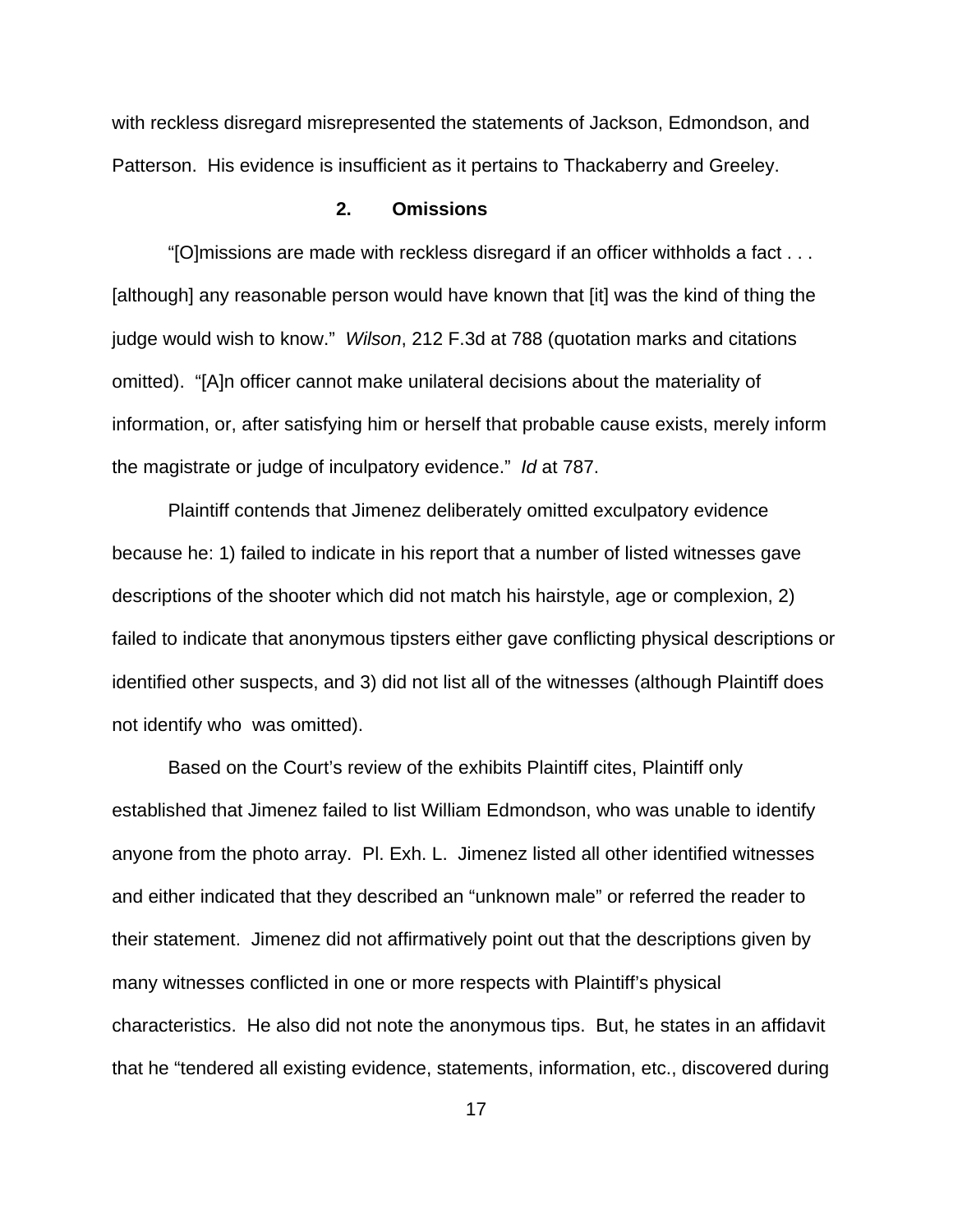[his] investigation" to the Wayne County Prosecutor's Office, along with his report. Def. Supp. Reply, Exh. A at ¶17. His claim is unrefuted. Therefore, contrary to Plaintiff's claim, Defendants have shown that the prosecutor and magistrate were given all of the statements and other evidence gathered at the time the warrant request was made, including the Showup & Photo Identification Record for William Edmondson and records of anonymous tips. Plaintiff failed to make a prima facie showing that any evidence was withheld from the prosecutor or magistrate.

### **b. Plaintiff Failed to Establish the Second Prong: That the Misrepresentations were Material to the Probable Cause Determination**

While Plaintiff presented evidence of deliberate or reckless misrepresentations, he failed to establish that those misrepresentations were material to the finding of probable cause. *Vakilian*, 335 F.3d at 517.

"To determine the materiality of misstatements and omissions, [courts must] excise the offending inaccuracies and insert the facts recklessly omitted, and then determine whether or not the 'corrected' warrant affidavit would establish probable cause." *Wilson*, 212 F.3d at 789. *See also Vakilian*, 335 F.3d at 517 (A plaintiff "must show that the judge would not have issued the warrant without the allegedly false material."); *Hale v Kart*, 396 F.3d 721, 727 (6<sup>th</sup> Cir. 2005)(same).

"Probable cause to arrest exists when the facts and circumstances within the arresting officer's knowledge are sufficient in themselves to warrant a reasonable person to believe that an offense has been or is being committed by the person to be arrested." *Wilson*, 212 F.3d at 789. *See also Crockett v Cumberland College*, 316 F.3d  $571, 580$  (6<sup>th</sup> Cir. 2003). "An eyewitness identification will constitute sufficient probable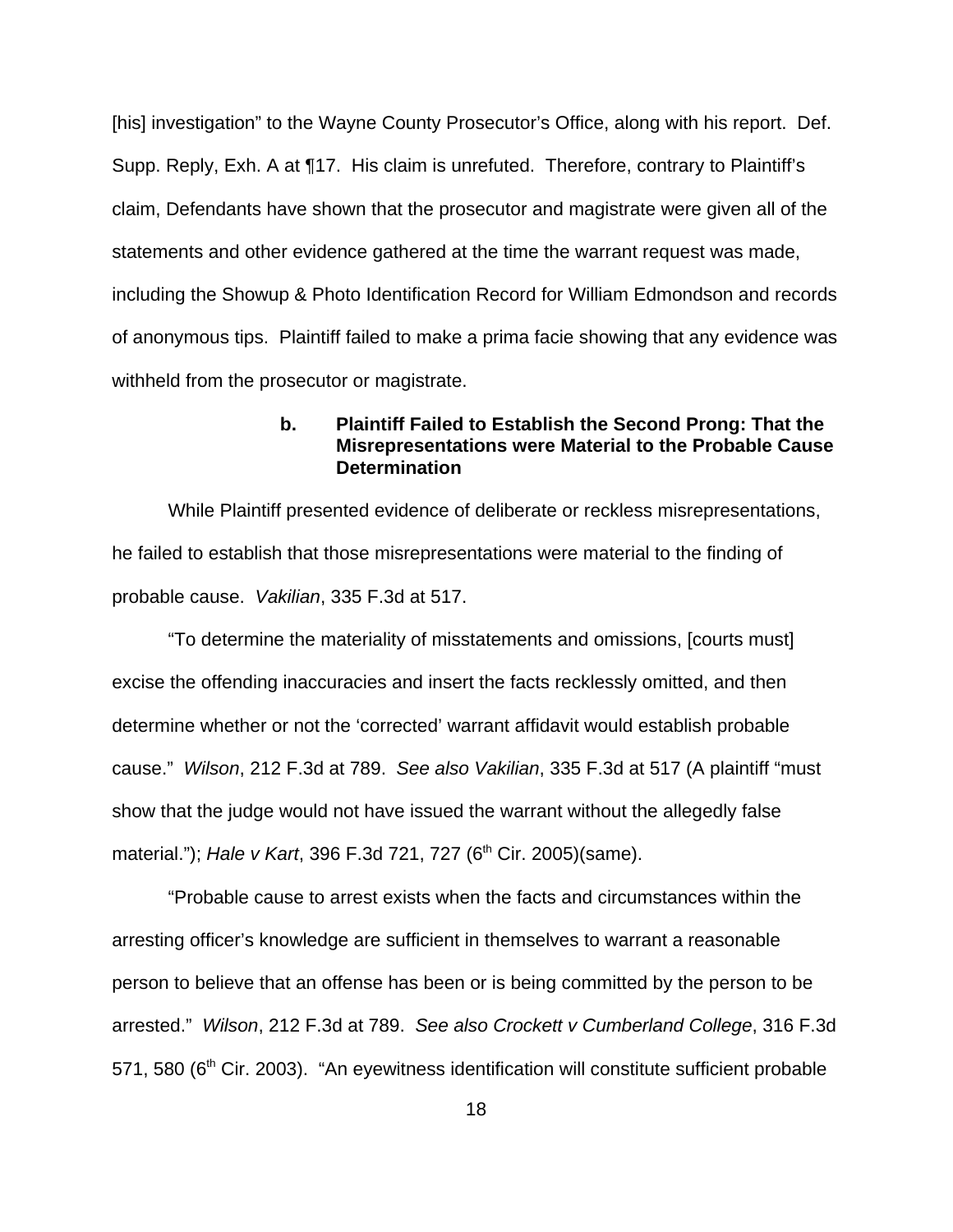cause unless, at the time of the arrest, there is an apparent reason for the officer to believe that the eyewitness was lying, did not accurately describe what he had seen, or was in some fashion mistaken regarding his recollection of the confrontation. This comports with the general notion that, since eyewitnesses' statements are based on firsthand observations, they are generally entitled to a presumption of reliability and veracity." *Ahlers v Schebil*, 188 F.3d 365, 370 (6<sup>th</sup> Cir. 1999)(internal quotation marks and citations omitted). However, inculpatory evidence may not be considered in isolation; probable cause must be assessed based on the totality of the circumstances, including inculpatory and exculpatory evidence. *Gardenhire v Schubert*, 205 F.3d 303, 317 (6th Cir. 2000); *Ahlers,* 212 F.3d at 790.

Plaintiff essentially asserts that the warrant application should have shown that: 1) Thackaberry equivocated in his statement that Plaintiff was the shooter; 2) there was one witness -- Jackson -- who placed Plaintiff at the scene near a gun, but who did not see him fire the weapon; 3) Patterson identified a black, male suspect, but failed to give sufficient identifying characteristics to conclude that Plaintiff was the person he saw; and 4) Aaron Edmundson did not select Plaintiff from the photo array and claimed to have information about another suspect.

The Court finds that even with these corrections, there was probable cause to support the warrant.

Considering the circumstances under which the incident occurred (at night, in the midst of a large crowd, during a fireworks display) and that there were a number of witnesses who gave conflicting descriptions of the shooter, one could argue that Thackaberry's equivocal positive identification was insufficient standing alone to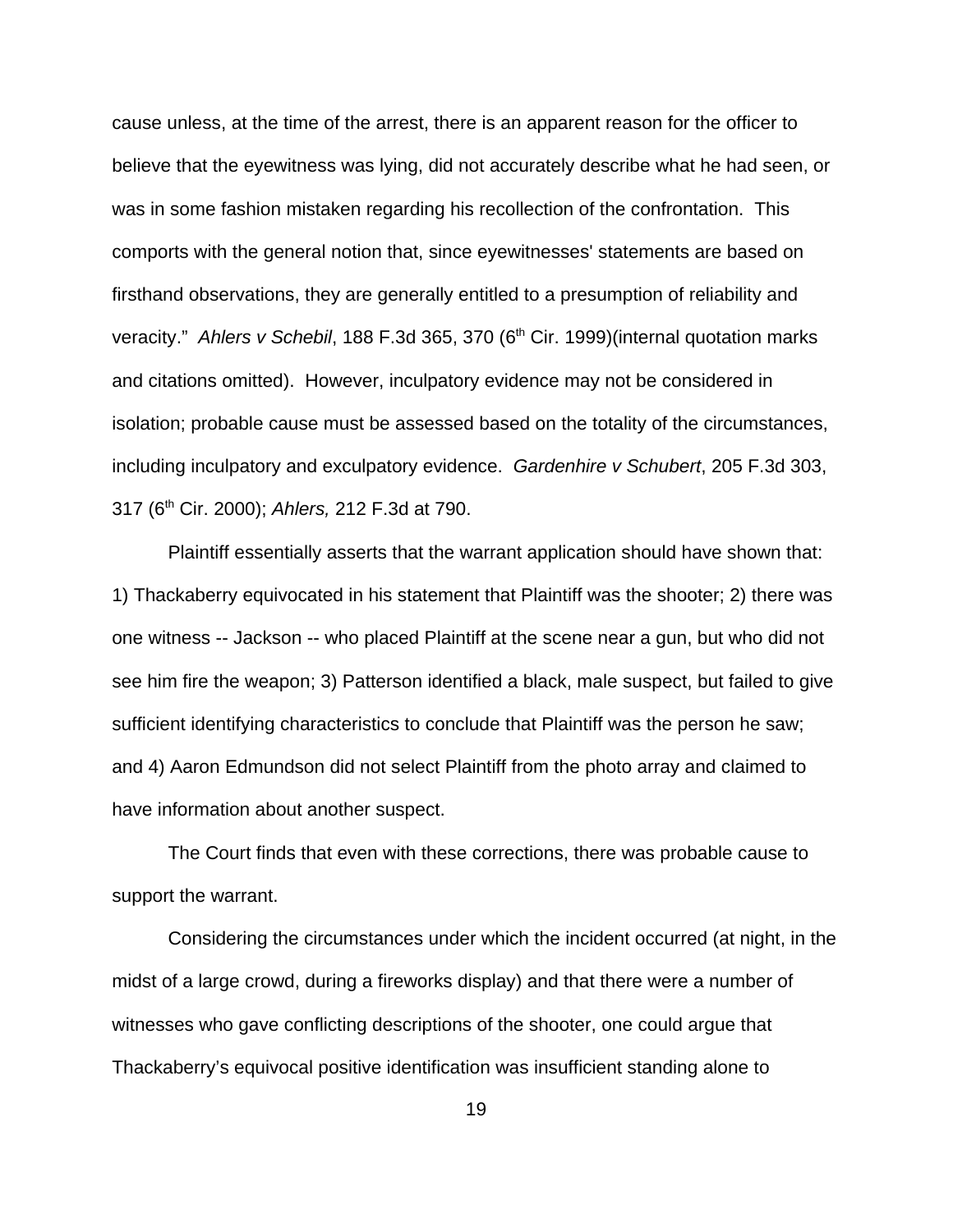establish probable cause. However, Thackaberry's identification is buttressed by Jackson's unequivocal identification which placed Plaintiff at the scene near a gun. There is nothing which suggests that either Thackaberry or Jackson was dishonest in recounting recollections, and the only evidence which suggested that their collective identifications were mistaken when the warrant application was submitted was the conflicting descriptions of the shooter given by other witnesses. However, the fact that a number of witnesses gave descriptions which did not match Plaintiff does not negate the positive identifications by Thackaberry and Jackson inasmuch as the conflicting descriptions were not conclusively exculpatory; indeed, a number came from anonymous sources and there were many conflicts among the various descriptions.

Under analogous facts, the Third Circuit in *Wilson v Russo, supra*, declined to find probable cause was lacking. In *Wilson*, police arrested plaintiff for the armed robbery of a floral shop after an employee in a nearby dental office identified him as a patient with a heroin addiction whom she believed fit the description of the perpetrator and whom she saw in the area at the time of the robbery. One of two eyewitnesses selected plaintiff from a photo array. In his warrant request, the officer advised the magistrate that one witness positively identified plaintiff and that another person saw him in the vicinity. However, the officer failed to advise that: 1) plaintiff's driver license abstract and criminal history listed his height (5'10" to 5'11") as significantly shorter than the perpetrator the witnesses described (6'2" to 6'5"), 2) the office which compiled the photo array was not aware of the physical description given by the witnesses; 3) one of the two eyewitnesses did not identify plaintiff; 4) the dental employee placed plaintiff in the area outside the floral shop at a time when the eyewitnesses said the perpetrator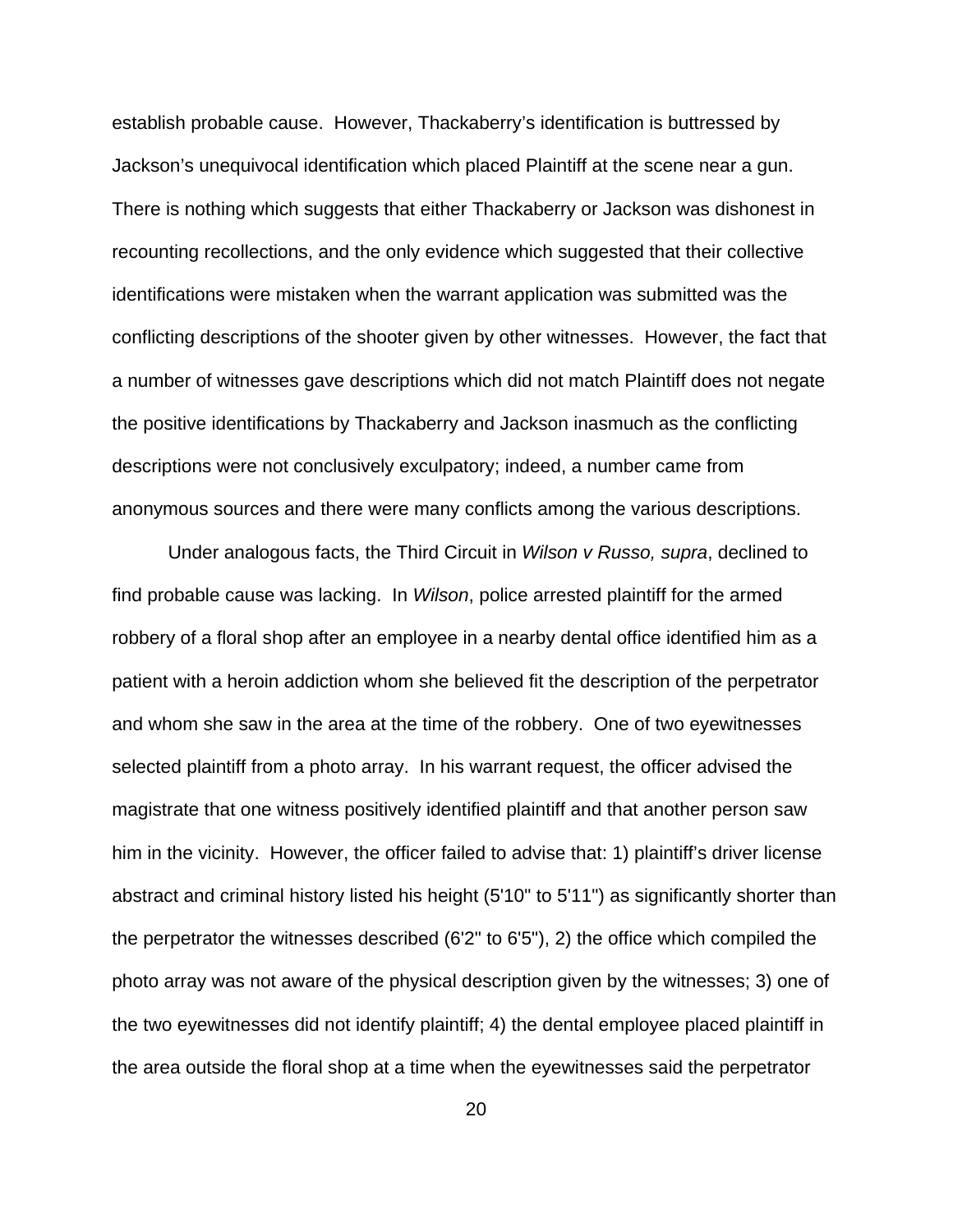was already inside the shop; in fact, the officer stated that the dental employee placed plaintiff in the area at 3:00 p.m., although she actually said she saw him at 3:30 p.m., and 5) height and weight were not indicated on the photo array.

The *Wilson* Court found that a reasonable officer would have known that the significant height differential and the fact that one eyewitness did not identify plaintiff was the kind of information a judge would want to know. The court also found that the officer had reason to doubt the accuracy of his assertion that the dental employee saw plaintiff in the area near the floral shop at 3:00 p.m, rather than at 3:30 p.m. as she actually stated. The court ultimately found, however, that the officer's errors and omissions did not negate probable cause.

The *Wilson* court found that the one positive eyewitness identification was strong evidence because the witness exhibited a high level of certainty, only three days had passed when she made the identification, and she had an extended opportunity to view the perpetrator because he lingered in the shop for a period of time before committing the robbery. The court noted that the one witness' identification was undermined by the fact that it was incompatible with her description of the robber's height. However, the court stated that "this indication of unreliability does not, from the vantage point of the arresting officer, fatally undermine the forceful positive identification." And, the Court found it significant that the dental employee placed the plaintiff in the area at the time of the robbery.

The court noted that the officer should have advised the judge of the facts it found to be deliberate or reckless errors and omissions, including that the dental worker's identification did not fit the timeline. However, when the inculpatory and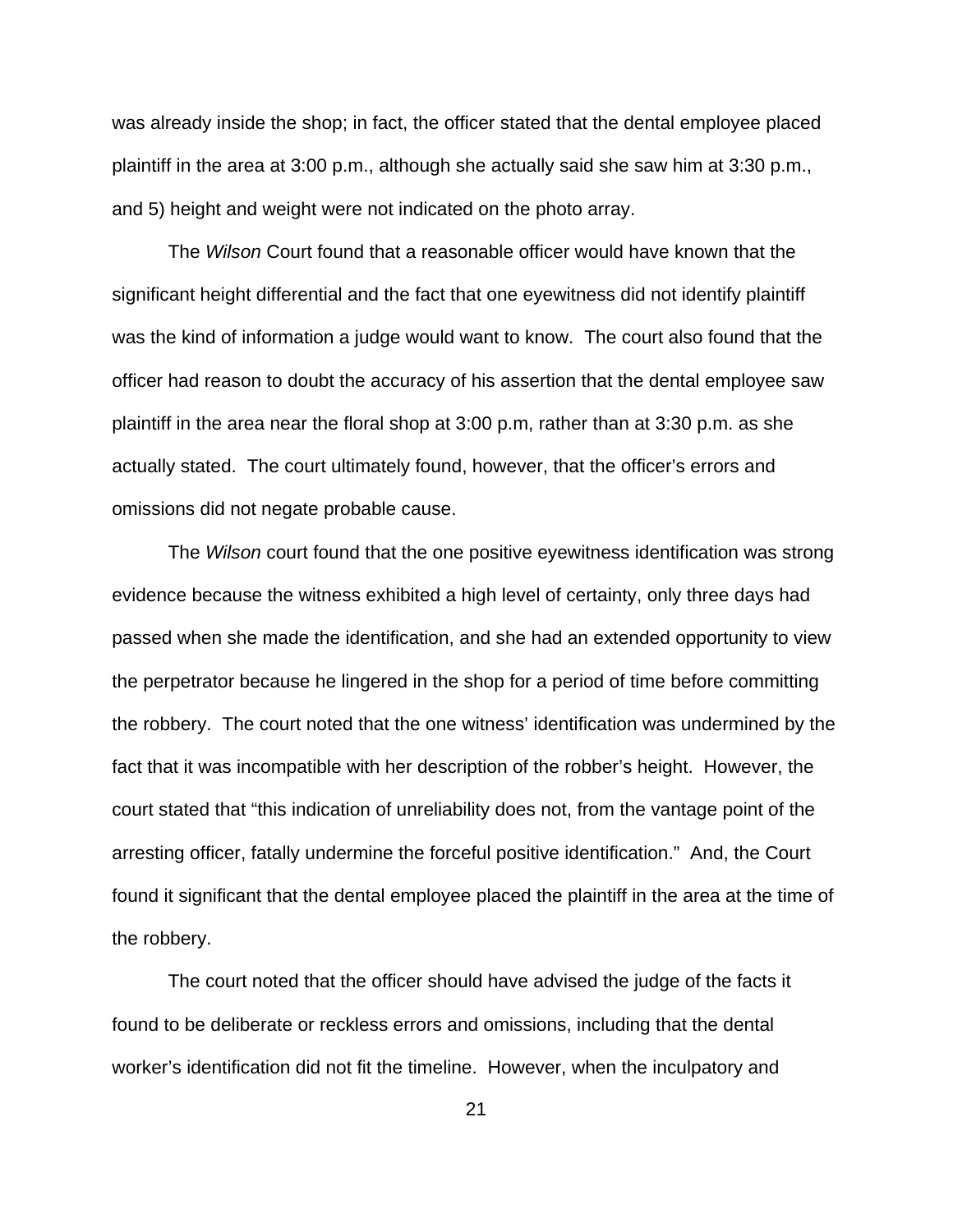exculpatory facts were balanced, the court found that no reasonable jury could find that probable cause was lacking. The court stated that "[the] exculpatory facts, when weighed against the inculpatory facts, are not strong enough to undermine a finding of probable cause." 212 F.3d at 791-792.

Likewise here, when Thackaberry and Jackson's identifications are weighed against the varying descriptions of other witnesses, there was probable cause to support the arrest warrant notwithstanding the misrepresentations in Jimenez's report. While Thackaberry was equivocal in his identification, Jackson was not. She did not waiver or qualify her identification. So, the corrected warrant application would have shown that Thackaberry was in a position to have seen the shooter at close proximity, he chose Plaintiff from the photo array with some qualification, Jackson unequivocally placed Plaintiff in the area, during the shooting, near a gun, and a number of witnesses and anonymous tipsters offered conflicting descriptions or identified other suspects.

 On balance, reasonable jurors could not disagree that the conflicting witness statements and unsubstantiated tips were not sufficiently exculpatory to negate the positive identifications by Thackaberry and Jackson, which were entitled to greater weight. Plaintiff failed to establish a Fourth Amendment violation based on the errors in Defendant Jimenez's report.

Plaintiff makes two additional arguments in his §1983 claim against Jimenez. He argues that there is a question of fact regarding whether Jimenez violated his due process rights under *Brady v Maryland*, 373 U.S. 83 (1963), by withholding exculpatory evidence from defense counsel and the Wayne County Prosecutor's Office, and that Jimenez's use of a photo show up (instead of a line-up) was improper and increased the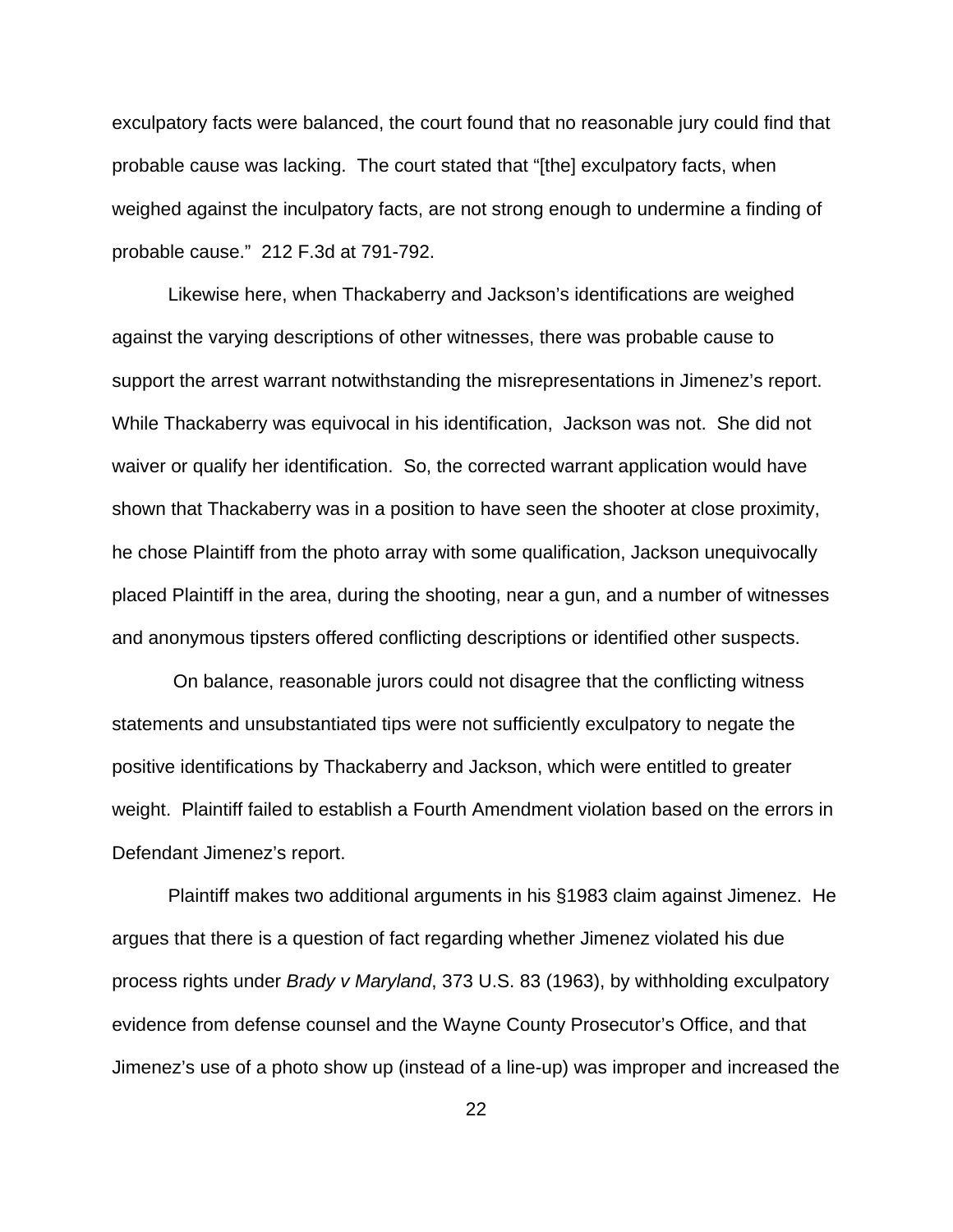possibility of an unreliable identification. Plaintiff has not established, however, that he can base his §1983 claim on either assertion.

First, Plaintiff does not allege a *Brady* violation in his Amended Complaint. And, in any event, such a claim is not viable against an officer inasmuch as *Brady* held that it is a *prosecutor's* duty to disclose exculpatory evidence to a criminal defendant. 373 U.S. at 87 (emphasis added). *See also Johnson v Scheidler*, 2007 W.L. 1119876, \*10 (E.D. Mich. 2007)("[Since the prosecuting attorney bears the ultimate responsibility for disclosing exculpatory evidence to a criminal defendant when that evidence is known to the prosecutor, Plaintiff . . . cannot maintain a § 1983 due process claim, based on a *Brady* violation, against Defendant police officer.").

Second, Plaintiff is correct that under Michigan law, "[i]dentification by photograph should not be used 'when a suspect is in custody or when he can be compelled by the state to appear at a corporeal lineup.'" *People v Strand,* 213 Mich. App. 100, 104 (1995)(*quoting People v Kurylczyk,* 443 Mich. 289, 298, n. 8 (1993)). But, Plaintiff has not shown that he was in custody when the two photo show-ups (which were attended by counsel on Plaintiff's behalf) were conducted, or, even if he were, that Jimenez's failure to conduct a line-up gives rise to a §1983 (or any other civil) claim.

For these reasons, Jimenez's motion for summary judgment on Count VI is granted. Plaintiff failed to establish that Jimenez arrested him without probable cause. Accordingly, it is not necessary for the Court to reach Jimenez's claim that he is entitled to qualified immunity.

#### **ii. False Arrest (Count II)**

Under Michigan law, "[l]iability for false arrest and false imprisonment attaches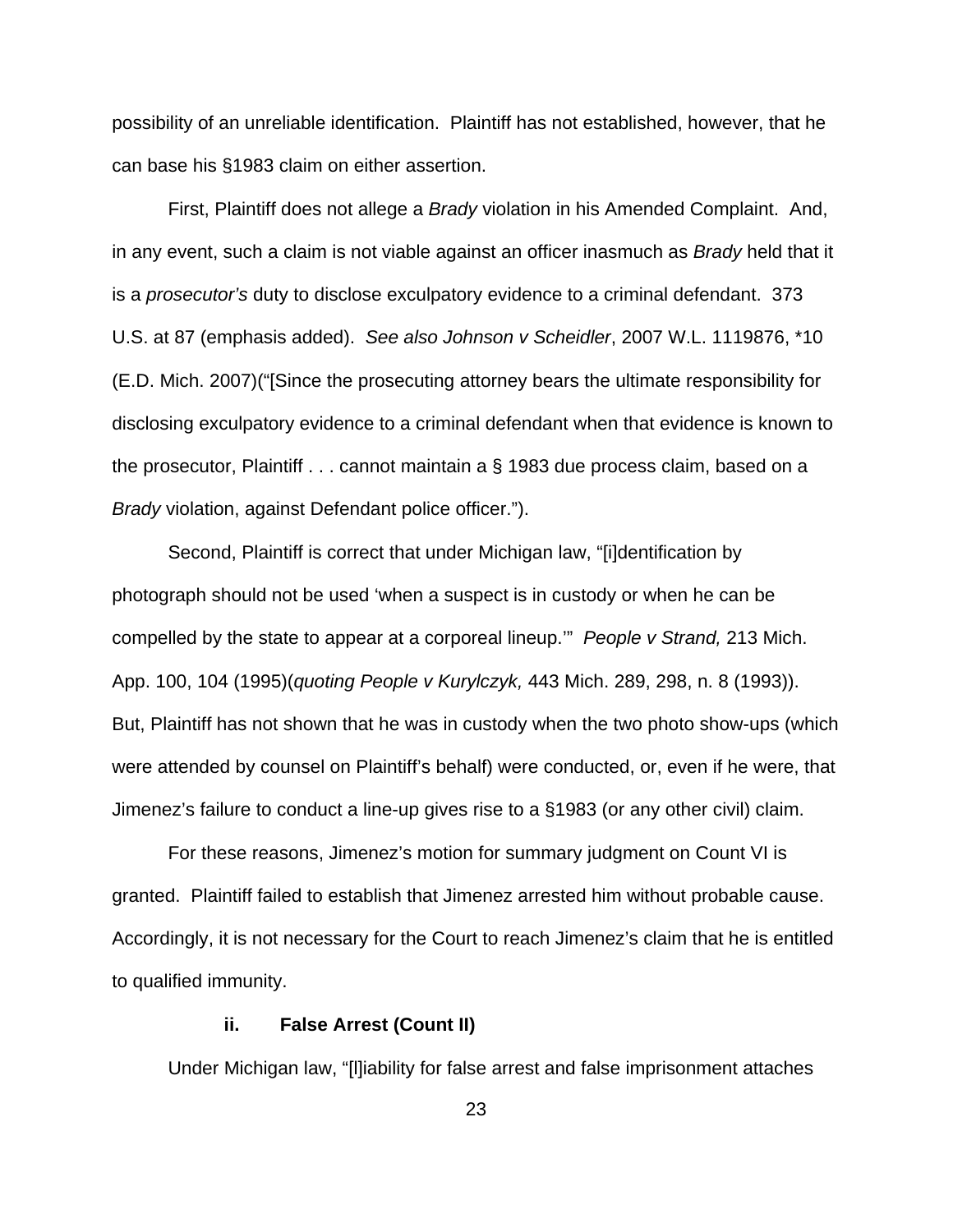only when the claimant is arrested without probable cause." *Ahlers*, 188 F.3d at 374. Because Plaintiff failed to establish that any of the named and *served* Defendants "arrested" him at the barbershop, and there was probable cause for Plaintiff's formal arrest after a warrant was issued, he failed to raise a question of fact on his false arrest claim. Jimenez's motion for summary judgment on Count II is granted.

### **iii. Malicious Prosecution (Count IV)**

One element of a state law malicious prosecution claim is lack of probable cause. *Rivers v. Ex-Cell-O Corp*, 100 Mich. App. 824, 832 (1981).Where there has been a finding of probable cause in state court, a plaintiff is precluded from relitigating the state court ruling in a subsequent §1983 action. *Hinchman v Moore*, 312 F.3d 198, 202 (6<sup>th</sup> Cir. 2002).

Plaintiff correctly points out that there is no such bar if the magistrate or judge's probable cause determination was based on false information presented by an officer. *Id*; Peet v City of Detroit, 2007 W.L. 2768298, \*8 (6<sup>th</sup> Cir. 2007). But, here, only civilian witnesses testified, and, the state court relied solely upon that civilian testimony; it did not rely upon Jimenez's report or his testimony to find probable cause.

Plaintiff failed to show that Jimenez (or any officer) presented false information at the preliminary examination to establish probable cause. Summary judgment on Count IV is granted.

### **D. Municipal Liability (Count VII)**

Plaintiff bases his claim of §1983 liability against the City of Detroit on his assertion that he endured Fourth Amendment violations by the Defendant officers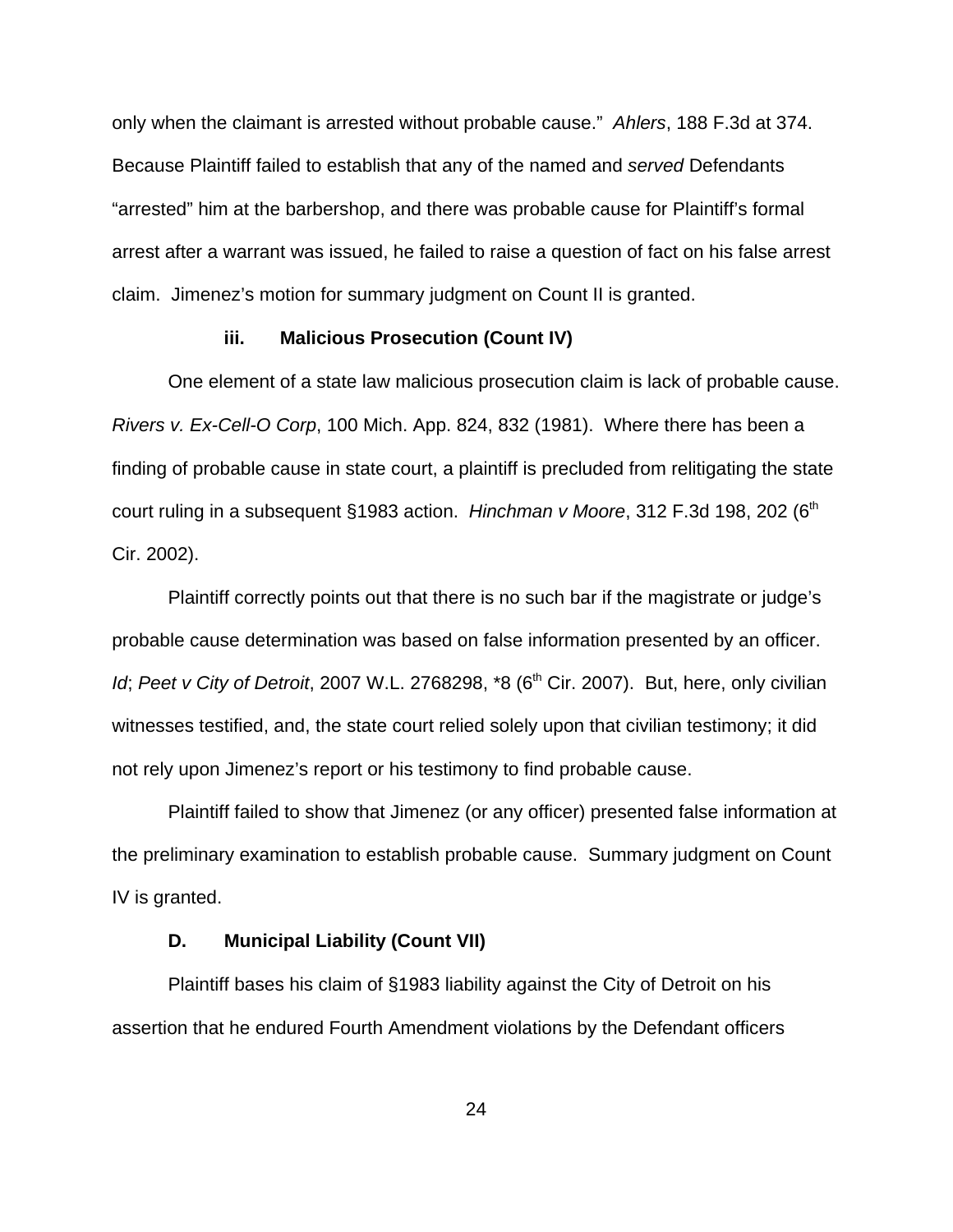because of the City of Detroit's failure to train and supervise them.

"To prevail in a §1983 suit against a municipality, a plaintiff must show that the alleged federal right violation occurred because of a municipal policy or custom." *Thomas v City of Chattanooga, 398 F.3d 426, 429 (6<sup>th</sup> Cir. 2005)(<i>citing Monell v Dep't of Social Services*, 436 U.S. 658, 694 (1978), *cert. den.,* 126 S. Ct. 338 (2005)). "[A] municipality can be liable under § 1983 only where its policies are the 'moving force [behind] the constitutional violation.'" *Canton v Harris*, 489 U.S. 378, 389 (1989)(*quoting Monell*, 436 U.S. at 694). There must be "a direct causal link between a municipal policy or custom and the alleged constitutional deprivation." *Id* at 385. A municipality cannot be held vicariously liable under §1983 on a *respondeat superior* theory. *Monell*, 436 U.S. at 691.

Because Plaintiff failed to establish that the Defendant officers violated his Fourth Amendment rights, he failed to establish that the City of Detroit's policies or customs were the moving force behind his alleged injuries. Therefore, Defendant City of Detroit's motion for summary judgment is granted.